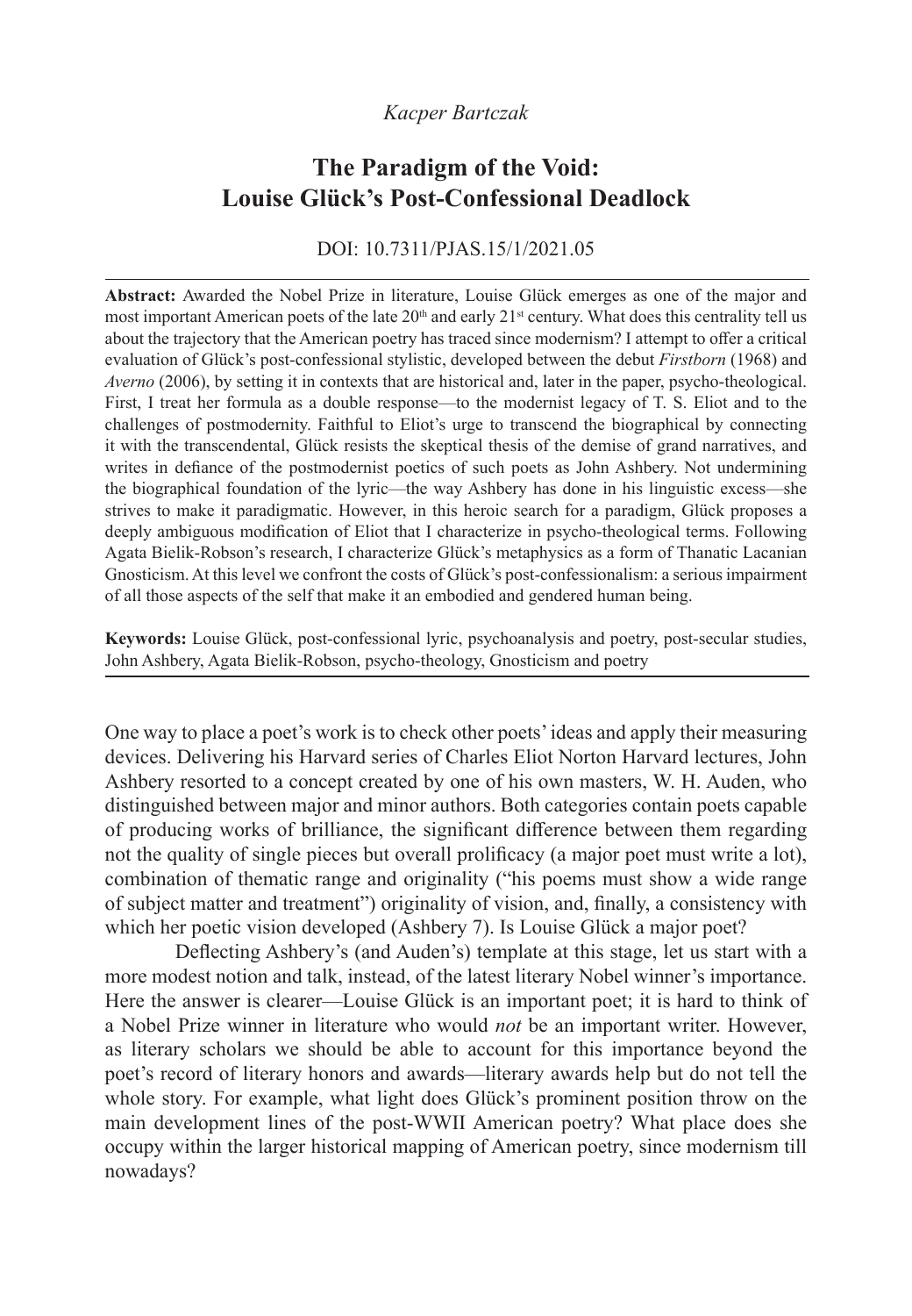I see Glück's contribution as a staunch siding with one intellectual-aesthetic line with which American poetry responded to its central  $20<sup>th</sup>$  century legacy modernism. It is a legacy in the form of a task and ongoing question. Without going into a complex terrain related to the question of what kind of modernism a critic or historian has in mind, I would like to narrow things down to one basic problem that has fueled the originality of American poetry since the modernist aesthetic revolution: the place of the biographical subject in relation to the metaphysical order recognized or implicated in the position assumed by the subject emerging from poetry. It is on this terrain that Glück may be seen as one of the major and important voices, with her output presenting a distinctive and consistent development of a vision that presents a strong position—an argument comprising aesthetics, metaphysics and a theory of the subject—in the debate over the consequences of modernism.

In what follows, I will attempt to characterize this position through a critical discussion of Glück's post-confessional formula, developed within her creative trajectory, from the debut volume *Firstborn* (1968) to *Averno* (2006). I will first couch this formula within a historical context in which American poetry after High Modernism grappled with the questions of the biographical subject, its coherence, voice, and its metaphysics. As an artistic response to those fundamental questions—the possibility of relying on the biographical, representing subjecthood in language, the place of the subject in relation to the grand narratives ordering experience—Glück's creative output offers an austere statement. Hers is a deeply Eliotesque position of humbleness in the face of the unifying orders, modified so as to include a channel of communication with one's biographical past. Ingenuous as the formula is, it exacts heavy costs. Glück's poetry contains a psycho-theological element that greatly diminishes those spheres of the subject that make it a finite and embodied being: her austere recentering of the subject, combined with a prophetic elevation of voice, rely on a suppression of the bodily and affective dimensions responsible for gender difference.

## **The Historical Context: Siding with Eliot Against the End of Grand Narratives**

According to David Orr, who offers an ambitious genealogy of the post-confessional  $20<sup>th</sup>$  century lyric, finding its roots in Romanticism, the tendency to look to the personal, even the "confessional," constitutes the main line of the American lyric. Its strongest practitioners follow the "moral imperative of authenticity" (651) and, in its pursuit, do not hesitate to reach toward "the personal lyric centered in urgent autobiography" (651). From this point of view, the High Modernist preoccupation with depersonalized technique appears as a deviation, "in fact, an aberration from the American theme"  $(651-2).$ 

Orr's approach is controversial and it clashes with that of another camp which we might call anti-confessional. Here we find sustained, prolific and powerfully argued insistence on the High Modernist indispensable influence on later American poetries. Such critics as Marjorie Perloff, Charles Altieri, or Charles Bernstein have seen American post-war and late 20<sup>th</sup> century poetry thriving and blooming under the combined influence of Gertrude Stein, Ezra Pound, and T. S. Eliot (at least in his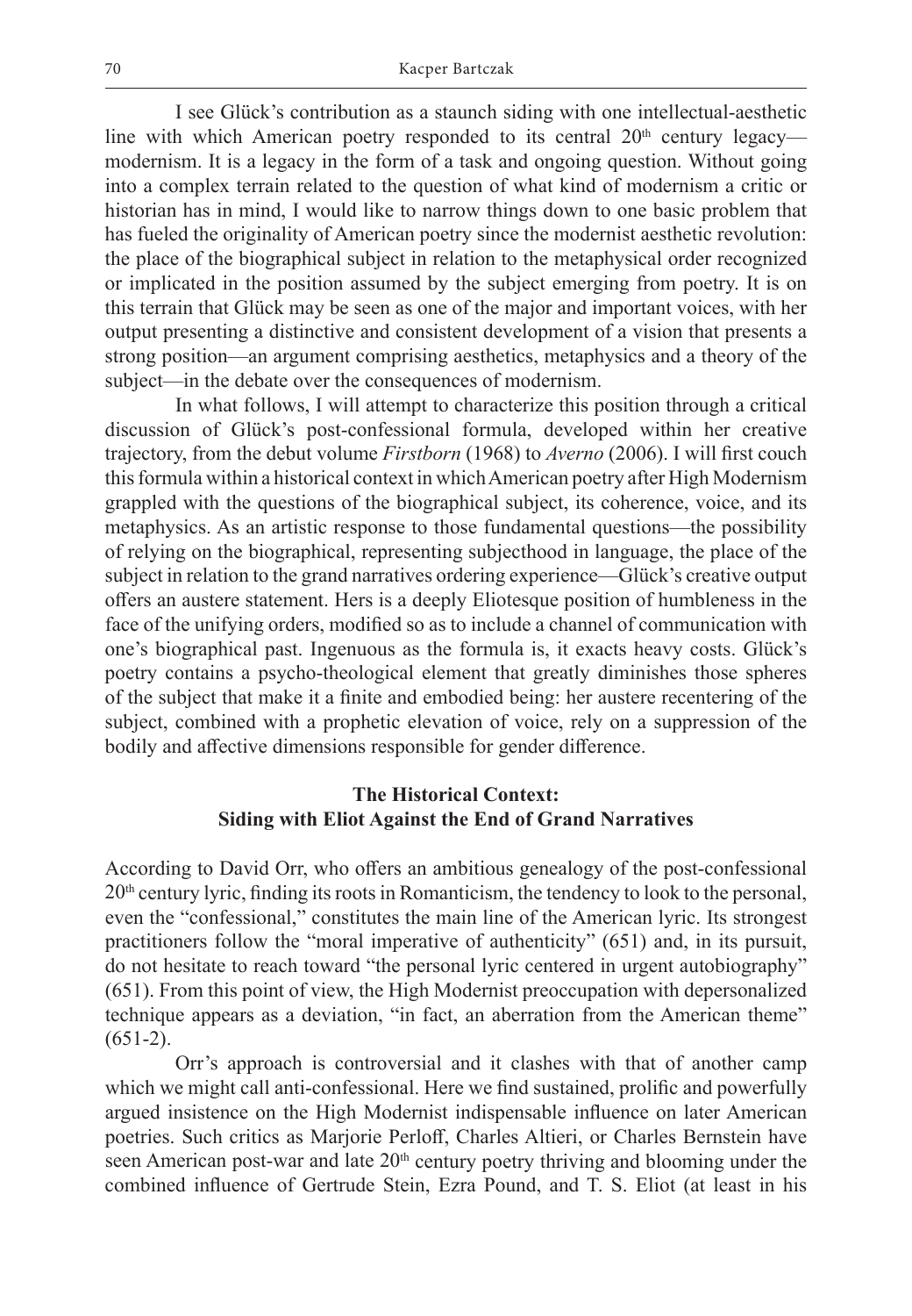earlier period), particularly in the way those modernists paved the way to exploring diverse departures from the centrality of (auto)biography as poetic fuel. According to this postmodernist standpoint—rather continuous with modernism than forming an opposition to it—it is the poem's intertextual and linguistic event that displaces the coherent biographical subject, opening poetry to psychological flexibility and modulating the epistemological functions of the subject toward intersubjectivity and exchanges with variously postulated externality. In this model, the strictly autobiographical simply ceases to function as a source of (major) inspiration to the poet.<sup>1</sup>

What is more, even though Orr's thesis on the centrality of autobiography and the aberration of modernism is formulated in a piece praising the achievement of the post-confessional poets, some of them—and Louise Glück is certainly the case in point—would strongly object to the idea of High Modernism, particularly Eliot's unwillingness to seek authenticity in the autobiographical, being an "aberration." Leaving aside the problematic profiling of what is and is not "American" in poetry, Glück, although definitely an autobiographical poet, is nothing if not a disciple of Eliot's in the way she approaches autobiography as theme. For her, just as for her confessional predecessors, notably Lowell, Eliot remains a tremendous influence. Although his injunctions against the biographical—his argument from "Traditional and Individual Talent" about poetry being a depersonalized and humble dialectic and negotiation with tradition—stood as a barrier to what those poets wanted to do, their way to biography passes through Eliot's indispensable lesson in acquiring a formal and aesthetic distance to one's own lore of painful personal experience.

It is this very legacy that makes the term "confessional" so problematic in the critical approaches to Lowell, Plath, and Bishop. Proposed by M. L. Rosenthal in his discussion of Lowell's *Life Studies*, the term "confession," used in an appreciative argument, came loaded with a number of highly problematic formulations. Where Rosenthal speaks of *Life Studies* being "a series of personal confidences, rather shameful, that one is honor-bound not to reveal" (117) he strikes a risky note. The problem resides in losing control over one's emotional distance, and thus precisely in sacrificing the technical and the aesthetic for the sake of emotional exhibitionism. The fact that later commentators of the confessional mode appreciated the problem and tried to clear the middle-generation poets of, indeed, the very term "confession," is owed to Eliot's continuing influence over their control of form. Adam Kirsch, to

<sup>1</sup> Some of the most characteristic arguments within this camp, put forward by such critics as Marjorie Perloff, Michael Davidson, or Charles Bernstein, contain the explorations of the poetics of indeterminacy, opacity of the medium, and linguistic innovation. Here, the idiom of subjectively centered transparency is undermined for the sake of the greater engagement with the diversity of styles and sources. According to Bernstein, it is this innovation—in which convention is replaced by continuous inquiry into the forms of writing, a "poetics of poetics" (78)—that constitutes American originality, the Cavellian project of the Americas as "a process not yet complete" (72). Added to those linguistic approaches, I would also mention Charles Altieri's phenomenology of poetic value, derived from his analyses on how the decentering of the subject helps to reconceptualize subjectivity into a diverse network of stances where value is inseparable from the affective sphere, a position that Altieri developed writing on John Ashbery and Wallace Stevens.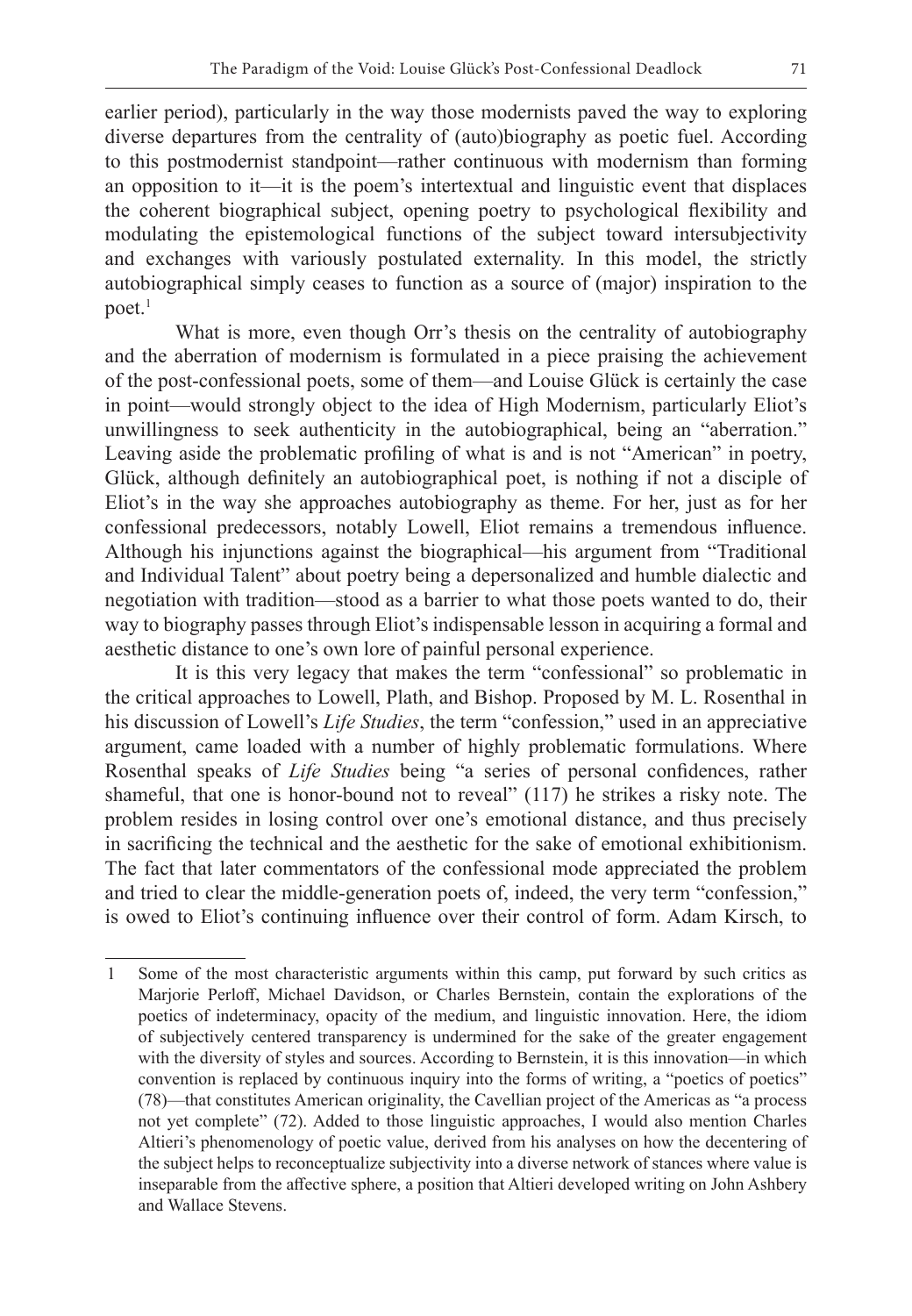give one example, has illustrated at length how the achievement of Lowell, Bishop, Berryman and Plath rests on their carefully crafted aesthetic distance to personal experience, their scornful rejection of "poetry as some kind of therapeutic public purge or excretion" (Sylvia Plath qtd. in Kirsch x). An additional disadvantage of the idea of confession is its entanglement with what Frank Bidart, praising Glück, banishes as "the circumstantial," meaning simply, material that is too closely related to the narrowly rendered existential situation of the poet (19).

The conundrums related to the poetic treatments of the personal are at the very heart of Louise Glück's poetic project. While she is relentlessly personal in her prolonged dwelling on the family story, she attempts to approach this layer through a whole series of aesthetic and intellectual gestures that are meant to distance her from the formula of "sincerity." Glück has been outspoken in her avoidance of "the sincere," and she has praised such poets as Milton or Keats precisely for acquiring the kind of aesthetic distance to personal anguish that she clearly learned from Eliot. When Glück speaks, in an essay tellingly titled "Against Sincerity," for the "artist task… involve[ing] the transformation of the actual to the true," and the whole operation rlying on "distinguishing truth from honesty or sincerity," she is sounding the unmistakable note of instruction she accepts from Eliot. This lesson becomes apparent when Glück claims that the exquisite skills of "inward listening" that she finds in Keats indeed allow the poet a much needed relief from the personal: "that it was his hardly concerned him. It was a life and therefore likely… to stand as a *paradigm*" (*Proofs and Theories* 35- 36, emphasis mine). It is this search for the paradigmatic that shows her a follower of Eliot's central program of submitting the self to large organizing orders in their diverse formulas—mythological, psychological, religious or (post)-metaphysical.

Eliot's heritage can be variously interpreted. Some American poets and critics have sided with Pound and Eliot discovering in them the message on the technically informed dismantling of the self with a view to observing its dependence on language and discourse, thus subscribing to the general post-modern argument of the end of the grand narratives. While the representatives of this branch of the literary evolution are many, John Ashbery's name would certainly be among the central examples. Louise Glück's post-confessional formula becomes clearer to us once we spot her difference with Ashbery and the post-modernist camp precisely on the point of how she wants to read Eliot in relation to the fate of the grand narratives. On the view that she represents, whatever fragmentation of self or language the  $20<sup>th</sup>$  century poet registers, she remains bound by Eliot as a moral teacher whose overall lesson has been aptly summarized by Charles Altieri in the following way: "the world of broken images has to be seen in relation to the symbolic and the transcendental orders that they represent, and that they violate" ("T. S. Eliot" 552). In Glück, not only do those orders *not* disappear—as the proponents of the end of the grand narratives would like to see the situation—but are reinforced by becoming the very structure of psychological life, which can now be extrapolated from the individual to the universal caught in a perspective that I am going to call psycho-theological.2

<sup>2</sup> In employing this term, I am drawing on the post-secular research of Agata Bielik-Robson who defines this term as "a form of thinking that combines psychoanalysis and religion" (*Finitude* 150).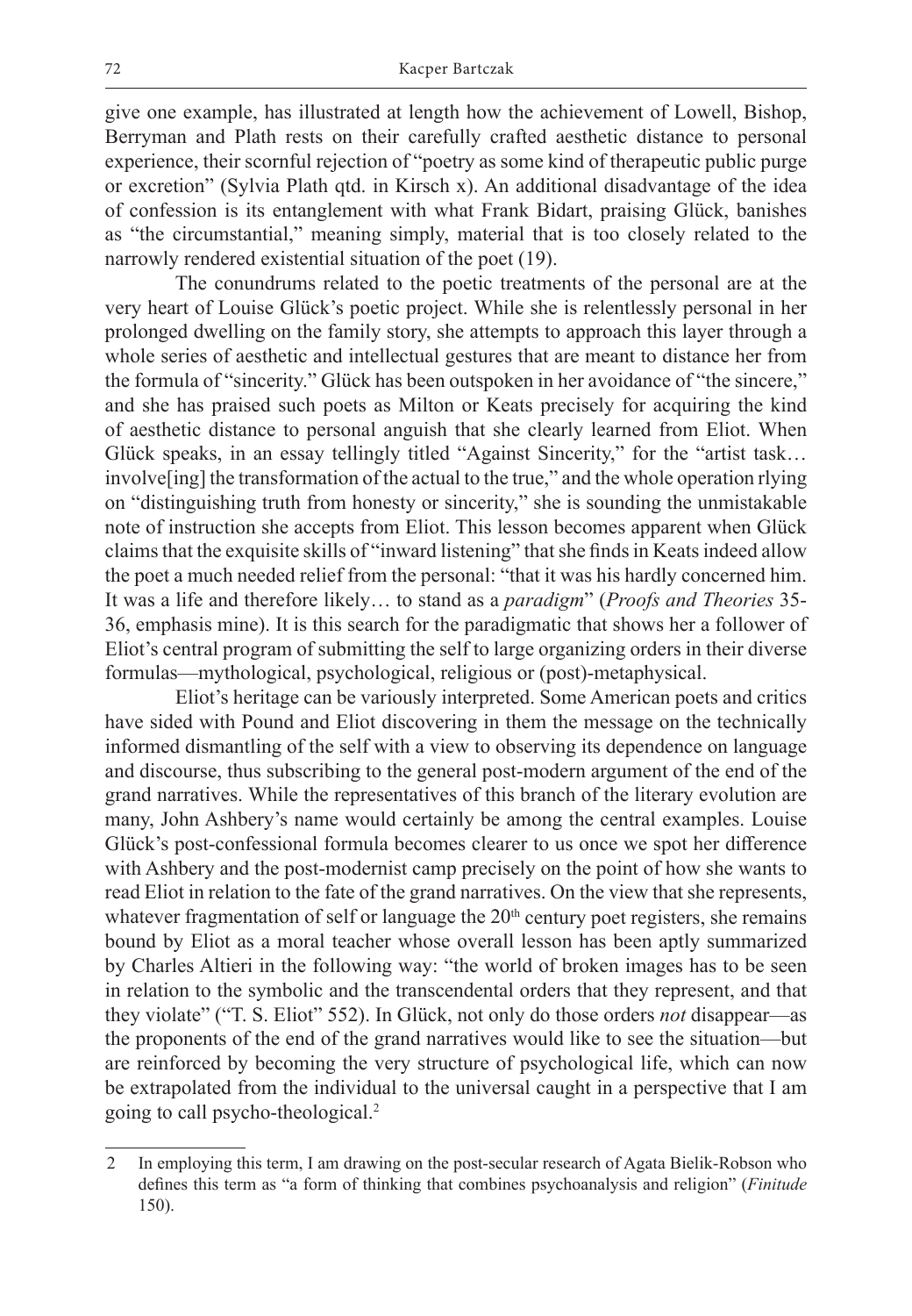We can now understand why Glück was right in sensing that one of her deepest quarrels is with John Ashbery's gargantuan linguistic aesthetic in which the energies of intertextually unleashed and painterly correlated poetics of excess dismantles the biographical basis of utterance, while at the same time undertaking a monumental task of confronting the vacuum left after the demise of variously understood grand narratives. In her camouflaged polemic against Ashbery, poignantly titled "Ersatz Thought," Glück speaks of the techniques of avoiding continuous syntactic logic, one of them being "non-sequitur," which she (indirectly) identifies with Ashbery's poetics. As part of Ashbery's metaphysics—a way of engaging "the void" or "the infinite"—this technique is deemed by her to be aesthetically and intellectually ineffective. "Though the void is great, the effect of it being evoked is narrow," Glück says, also complaining that the poems of this stylistic simply implode under their size and tedium: "the problem for the reader is that the experience of reading a stanza is not different from the experience of reading forty stanzas" (*Originality* 30), giving us very little to "explore here" (*Originality* 25). But an even more serious criticism that Glück levels against Ashbery is that his variety of non-sequitur, which a critic like Marjorie Perloff would call "the poetics of indeterminacy," is an attempt of dealing with the self that is simply disingenuous. Ashbery's refusal to deal with the biographical or coherently discursive material directly is compared to a code, a strategy of avoidance of the self, in which a poem is "a diagram of systematic evasion" (*Originality* 27). The disingenuousness of the maneuver consists in the fact that the self is, indeed, not only not avoided, but placed in the very center of attention: "Certainly the art of incompleteness makes the self startingly present… in these homages to the void, the void's majesty is reflected in the resourcefulness and intensity with which the poet is overwhelmed." In short Glück argues that Ashbery's acclaimed indeterminacies are technical gimmicks masking the poet's narcissism which, however, never fails to surface, and it does so in the stylistic excess itself: "style of saying hardly leaves behind the self" (*Originality* 30).

Let us note what this polemic reveals about Glück's own standpoint: the poet's love of the self is inescapable. Which entails the unavoidability of the biographical. Rather than trying to avoid it then, the poet refuses to shrink from a more painful but honest, intellectually deeper, aesthetically more complex and satisfying, psychologically more revealing task of confronting the drama of the self, while also showing it to be paradigmatic. Siding with the later Eliot, Glück steers clear of constructs which highlighted the linguistic mediation of central narratives—cultural or metaphysical—holding those stable in view as indispensable for poetry as a culturally serious project. Glück's answer to this challenge is her entire trajectory of volumes in which the persistence with which the personal biographical drama is visited is matched with the coolness of the gesture—afforded by the affinity of poetry with certain facets of psychoanalysis—with which the personal is shown to be an instance of some overarching mechanisms that can be understood in psycho-theological terms. Her merger of poetics and psychoanalysis allows her to reinstate metaphysics in the center of the psychical life, not only not giving up on the idea of grand narratives regulating the life of the individual, but making them more intransigent than it was the case with Eliot's submission to Christianity.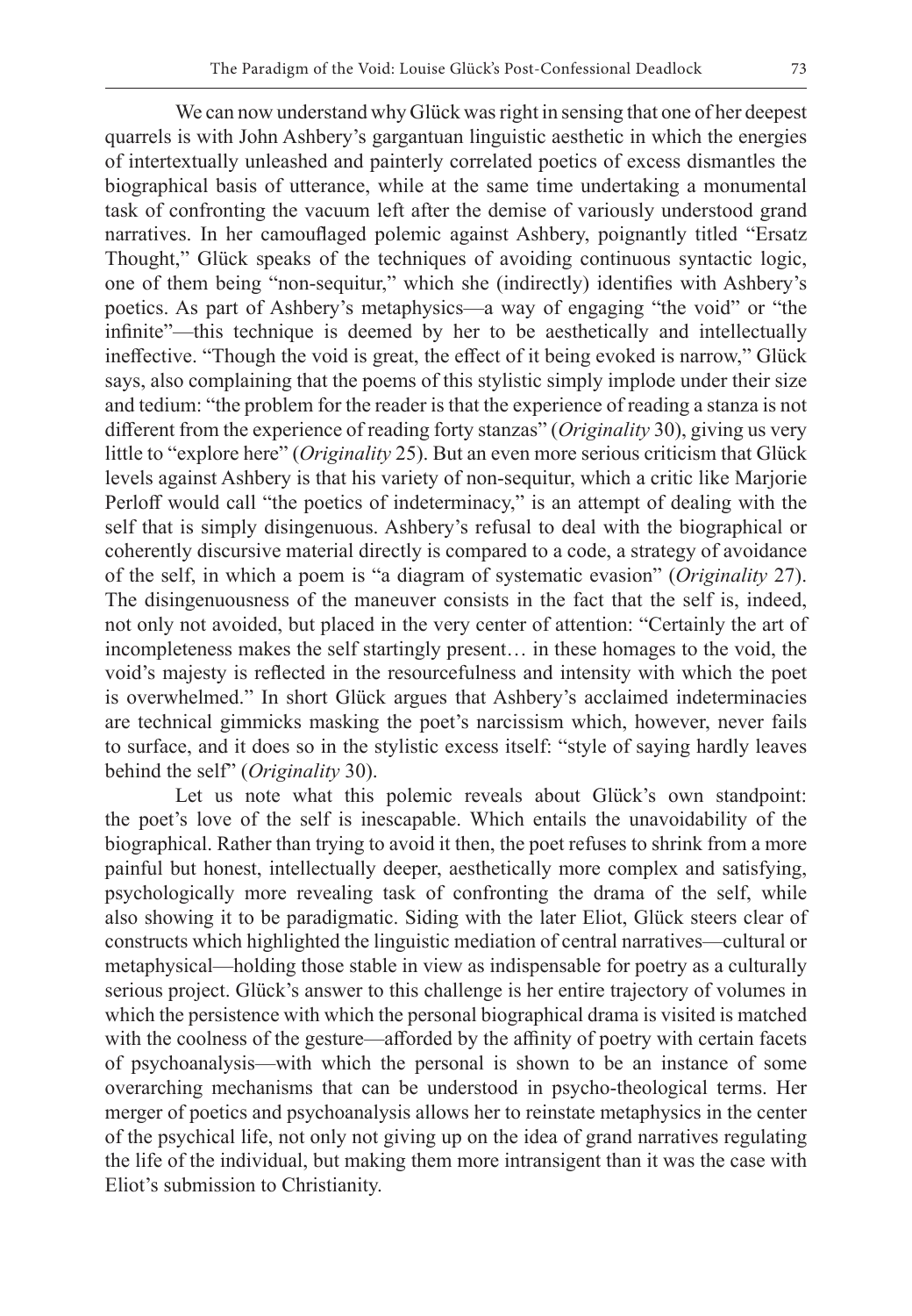### **The Post-Confessional Formula: Classical and Biblical Analogies in the Psychoanalytic Setting**

Robert von Hallberg, quite rightly juxtaposing Glück's stylistics with Plath's, states the following: "There is fierceness here, as in Plath, but there is no way of attributing her ferocity to excessive emotionality: she is an insistently analytical writer who regards emotionality as a trap" (143). Hallberg's account links this elimination of the affective first to Glück's stylistic preference for the ascetic ("taciturn" or "bare style") associated mostly with W. S. Merwin (140), and speculates about its sources being the poet's overall intellectual conservatism (144), her "mordant humor" (143), but most crucially her austere "variety of authenticity" (144). This demanding brand of emotional/stylistic discipline is the poet's attempt to "stay true" to her metaphysical insights regarding the human condition, by staying faithful to her "unwillingness to take any consolation for granted" (145). This difficult stance of moral, emotional, and aesthetic balance is especially noteworthy in a poet whose nearly sole theme is painful autobiography. The stylistic and psychological aspects are here a part of a larger apparatus in which the painfully personal can be confronted openly, bluntly, and persistently, while the poet avoids the trap of cheap emotionality and exhibitionism. But Glück's ascetic style is much more than her subscribing to a fashionable 70's style. It is also one of the means of modulating her "confessions" by couching them within a combination of psychology and metaphysics. The non-emotional ascetic style fits two other distancing devices: analogies to the mythological or biblical patterns and affinities between the poetic speech and the mnemonic utterance activated by psychoanalysis.

In what is perhaps her functioning within the general purview of Eliot's influence, Glück has returned to mythologies—both Greek and Roman—in order to find in them stabilizing and universal patterns within which to speak of personal history. Early on, the dominance of the mother is compared to the grim presiding of a Fate (one of the Moirai) over the life of her daughter. "There is always something to be made of pain. / Your mother knits" – we read in "Love Poem," one of the numerous early lyrics devoted to the poet's mother (*First Four* 90). In the same volume we find the early attempts to approach the theme of marriage through the myth of Persephone (the poem "Pomegranate"). It will be extended and more fully developed in *Averno*  (2006), where Persephone's subjection to the will of her mother and husband will be correlated, as a myth related to barrenness, to the psychical condition of the subject. In *The Triumph of Achilles* (1985) the eponymous hero and his lot serve as a universalizing take: finding the essential human condition in the recognition of loss and incompleteness. *Meadowlands* (1996) contains an ample treatment of the theme of the decay of marriage through analogies to Penelope, Odysseus, Telemachus and Circe. Further examples include the myth of Dido, who represents generalized feminine suffering under the oppressive historical mechanisms, or, again, the Fates (the poem "The Queen of Carthage" in *Vita Nova* (1999)). These rich classical allusions are complemented with biblical ones. Glück's religious quarrel is with the cruel "Jewish God / who doesn't hesitate to take / a son from a mother" (*Poems* 213) as she puts it in *Ararat* (1990). A set of biblical allusions become the central structural device in *Wild Iris* (1992), a volume that functions as one cycle of poems based on the trope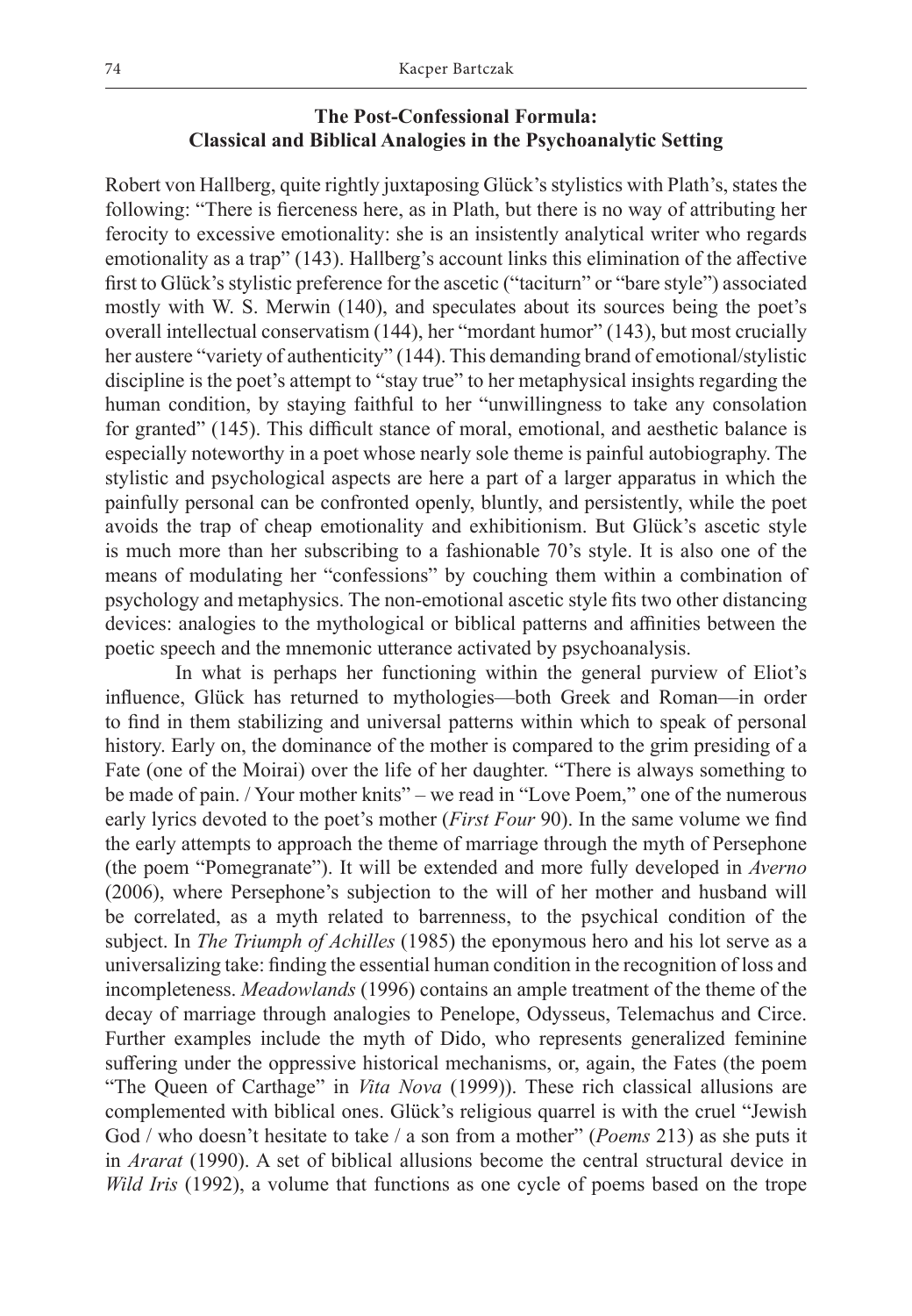of Eden, in which plants, humans, and the Christian God exchange reflections and confessions in indirect dialogues. In all of those volumes the personal story remains at the center, but the mythology or religion based parables always provide a safe cushion of universality to even the most painful confidence shared with the reader.

It is important to note that neither Christianity nor classical mythology is acknowledged as any ultimate metaphysics in its own right. They serve as props, stage devices, that the poet uses in a process of delving deeper, beyond the personal reaction to pain and misfortune. We do obtain a project that, if not metaphysical, can be called psycho-theological. In it, however, the classical mythology and Christianity merge with a modulation of voice owed to psychoanalysis, as the entire formula tends toward a version of Gnosticism, or Gnosticism recalled by psychoanalysis. I will discuss the Lacanian psychoanalytic and its Gnostic underpinning below, however at this point let us simply note the general affinities with psychoanalysis as another set of distancing devices.

Glück's explicit interest in general patterns and motifs offered by Freudian and Lacanian psychoanalysis is first noted in *Descending Figure* (1980), but a more dispersed presence of psychoanalysis is felt in other volumes of the entire early period. A psychoanalytic predilection can only be natural for a poet whose strong instinctual theme is the Freudian "family romance"—a complex system of emotional bonds involving subjects grappling with their psychological roles as parents, spouses, children, and siblings. Numerous poems of the early period refer to the highly charged daughter-mother relations and to the resulting mechanisms of self-aggression (including anorexia), occurring in the developing female subject. These mechanisms had been a focal point within the Freudian model.<sup>3</sup>

Self-imposed "hunger" is one of the more frequent tropes of the early phase in Glück, and it belongs to a larger process in which her subject strives to regulate the affective sphere, related first of all to the mother (although the relation to the father will gradually gain in importance in the later stages). The process contains elements of aggression and self-aggression, hatred and reconciliation, as strategies of dealing with a sense of loss or lack of autonomy. Images of imposed overeating or overfeeding abound early on, in the debut *Firstborn* (1968), as parts of an oppressive order both cultural and psychological. The dominant mother who controls the life of the entire family, breast feeding or refusal thereof—are other frequent motifs at this stage. Mother and daughter are captured within a nexus of binds and transferences which make them actors in perniciously cold, psychologically founded rituals of domination, submission and aggression, the onset of which is related to the moment of birth, treated psychoanalytically as a cataclysmic separation from the prelinguistic fulness and immediacy related to the mother's body. "It was better when we were / together in the body," says the subject in "For My Mother," marking the beginning of mourning

<sup>3</sup> They have been described in detail by Melanie Klein who explored the forming of the female subject within the bounds of the Freudian model. Working with this model, Janet Sayers has shown how a complex system of aggression directed by the infant daughter toward her mother and then, through guilt, to herself, may result, among others, in eating disorders, when the developing female engages in a "destructive phantasy… unconsciously expressed in… shame, guilt, and self-starvation" (31).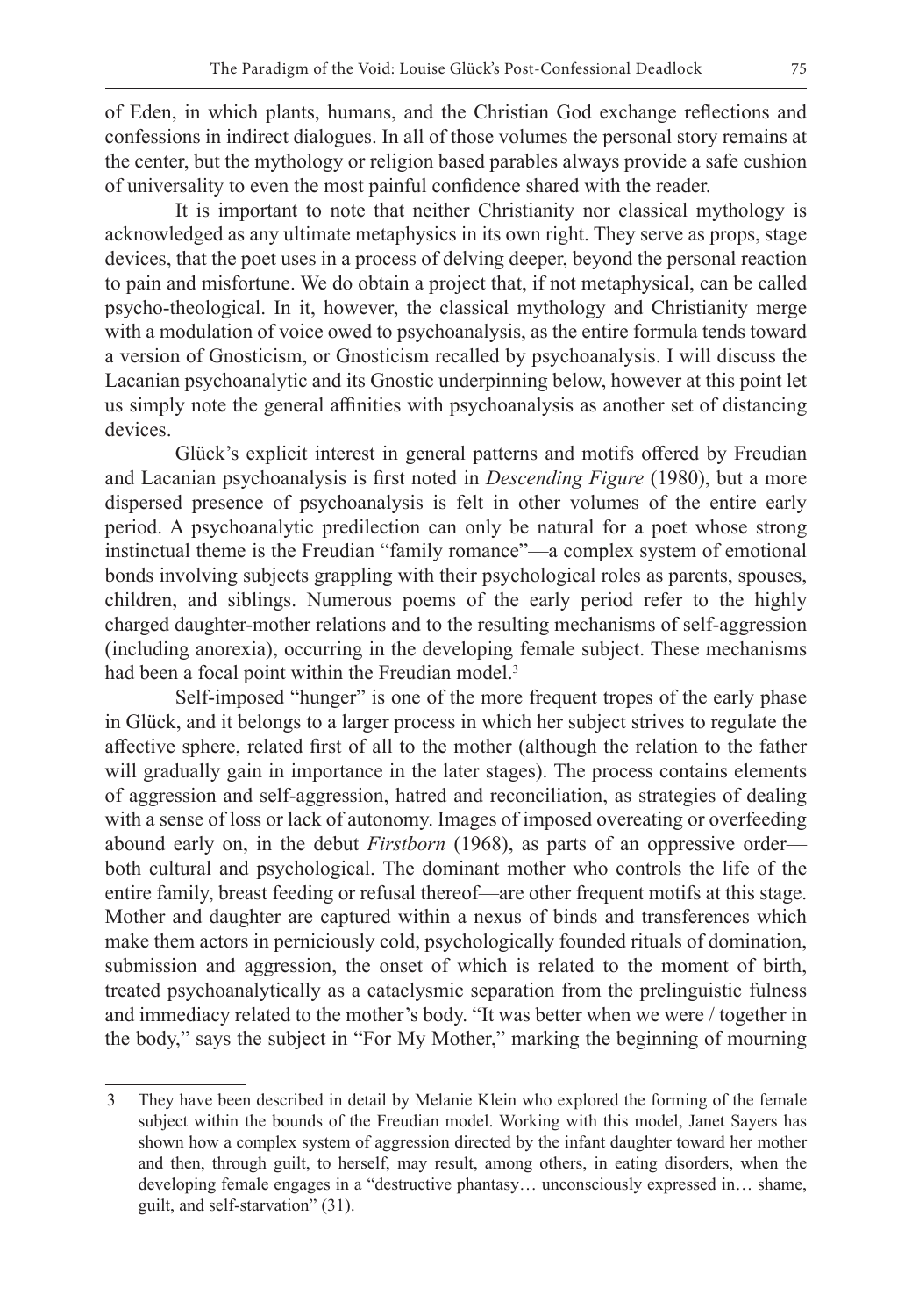over this lost sense of fullness and union, "then spring / came and withdrew from me / the absolute / knowledge of the unborn" (*First Four* 64). From then on, mother and daughter are caught in a mechanical and ritualistic system of competing over emotional dominance, the snapshots of which we visit in numerous poems throughout the early period. The same cruel, predatory, tight network of emotional competition determines the relation between Glück's autobiographical subject and her sister, as another aspect of the badly played-out "family romance," most closely covered in the volume *Ararat* (1990), probably the most "confessional" collection.

The development of the child under the aegis of mourning the loss of the prelinguistic unity with the body of the mother—a clearly Lacanian motif—culminates in the volume *Descending Figure* (1980), in which the further process of the female subject formation—much troubled, comprising various self-excising gestures is correlated with what Lacan called the mirror stage. An entire section titled "The Mirror" pushes these processes from infancy to early adulthood, when the female is first subjected to marital rituals, depriving her of any control of her self and her body ("Epithalamium"), to which she then reacts self-aggressively in a poem "The Mirror," which describes what in fact is a moment of de-investing oneself of one's gender difference. The subject scrutinizes here mirror reflection, "scrapes the flesh away," and declares: "I see you correctly, / as a man bleeding" (*First Four* 121). The cycle crests in the tellingly titled "Dedication to Hunger" where the earlier struggles with anorexia coalesce into a symbol: here "hunger" becomes a generalized state of wanting which is no longer opposed as the subject enters a transformation consisting in the rejection of her own body, desire, the entire sexual sphere sacrificed to the composite symbolic order one of whose elements is poetry itself. Although she loses vitality, she gains self-control and power the external materialization of which is poetic initiation. Completing the cycle of alienation from the bodily—performed not as a gesture of gender politics but a spiritual reaction within a certain recognition of metaphysical nature—and making of the bodily and the sexual an offering, the subject declares "I felt / what I feel now, aligning these words." In a strictly classical gesture, poetry—formal poetry, in which, as in Eliot, the individual livelihood is submerged and submitted to large universal mechanisms—is the only bulwark against forces that preside over and effectively annul the modern individual's false claims to autonomy. Composing this kind of verse "is the same need to perfect, of which death is the mere byproduct" (*First Four* 133).

Reena Sastri remarks how the convention of confession, when understood accurately, remains in accord with Eliot's aesthetics of the modulation of voice adhering to any matter, the personal included. It is those modulations, "from symbolic, to discursive, prosy to oracular" that inform the "evocations of the otherness of self and of poetic voice," found in Plath (1008). Joining Glück into this lineage, Sastri observes: "Drawing from myth, psychoanalysis can point not only toward the personal but equally away" (1018). Sastri has in mind Glück's predilection toward the paradigmatic, the "encounters with the elemental" (Glück qtd. in Sastri 1018), all of those converging on the issue of the "origins of the poetic voice" (1018). Stated differently, psychoanalysis allows the poet to put distance between herself, her speaker in the poem and the poem's thematic contents. Thus, Glück gets away with relentless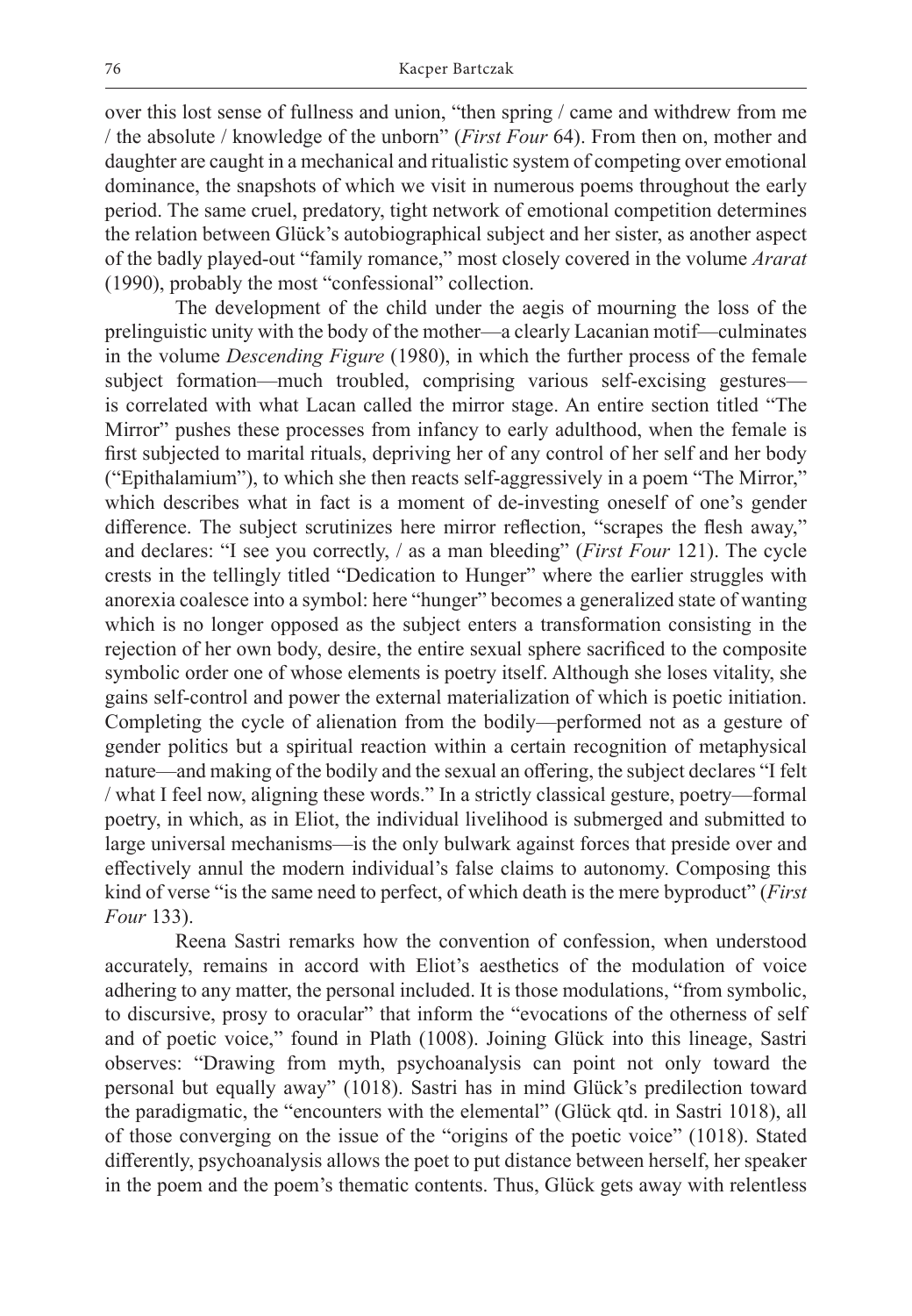thematizing of the personal because she emulates what psychoanalysts call "the talking cure"—the analyzed subject's speech as erratic effort of reaching back to trauma and verbalizing it, which is also the subject's attempt of coming to terms with one's own incompleteness and dependence on all sorts of instabilities inscribed in language.4 Such subject cannot be trusted and we obtain the final defense against "sincerity." The strategy is thematized in a piece called "The Untrustworthy Speaker." Here the poet returns to one of her most persistent, and most Eliotesque motifs—the symbolic "wound," a general incapacitation of the vitalist energies—and notes: "a wound to the heart / is also a wound to the mind." Glück heaps one dissimulation over another; her blunt personal confidences come with a safety switch always on: "Don't listen to me… / I don't see anything objectively" (*Poems* 216).

#### **The Psycho-Theological Insight: Confronting the Thanatic Order**

And yet, the further they get from being sincere, the closer these voices are supposed to get to the truth understood as visionary power. Helen Vendler has characterized this stylistic as one of "spiritual prophecy," maintained in language of "high assertion… as from the Delphic tripod" (16). Glück's speakers often signal this power of vision which affords them a variety of knowledge or insight. "I know"—is one of the phrases that controls this utterance, and, despite all the speakers' dissimulations, the power of this poetry rests on the idea of the subject indeed obtaining insight into something more than personal crisis. Activating one's memory, as in psychoanalysis, combined with mythological or biblical patterns, shows the particulars of the personal story to be part of larger mechanisms, metaphysical, religious or post-secular, orders whose significance amounts to nothing short of a complete vision of cosmological or psychotheological nature.<sup>5</sup> The task of reading this poetry is not one of assessing the sincerity of confession (it remains an open question if the distancing devices really work), but of identifying the predominant stance Glück's subjects take toward the exigencies of being.

At the level of the "spiritual prophecy," the controlling formula is one of the Eliotesque "wound." Glück, as Eliot before her, is a poet who recognizes a crisis, enquires into its non-personal sources, and then looks for a positioning toward it. The state of "being wounded," as a recognition of a larger malady, dominates right from the start. The debut volume *Firstborn* (1968) abounds in blurred images of oppression and a general existential discomfort. At first, since a lot of those scenes belong on the plain of marital life, the reader might be justified in identifying the source of the

<sup>4</sup> Bruce Fink brings up the idea of the "talking cure" when he discusses how the analysand's effort is one of verbalizing trauma, or "the real"—the content that so far escaped symbolization. Talking "transforms the earlier unspoken… incompletely conceptualized experiences" (25). It is clear, however, in this Lacanian discourse, that the entire process is prolonged and it gives us a subject that is unstable, in search of oneself, ridden with lack, incompleteness and selfdeception. The Lacanian subject, seeking itself in language—that is, amidst language's own constitutive lack and slippage of the signifier—is a "split subject," internally divided between the false ego and the unattainable unconscious (Fink 45).

<sup>5</sup> Robert von Hallberg has noted that Glück's poems, at various stages, were "more cosmological than human or earthly" (144).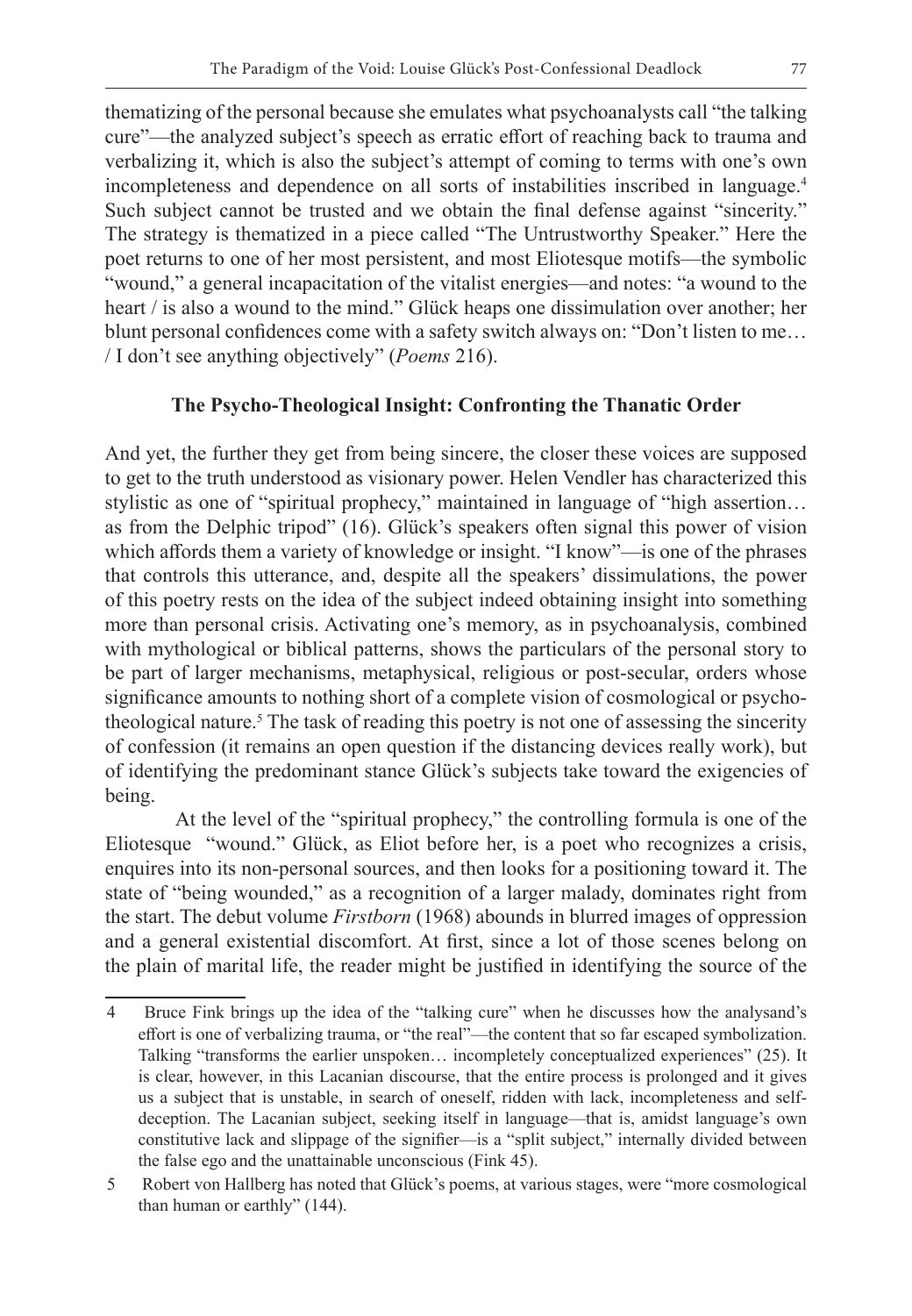crisis along the lines of the feminist critique of patriarchal social order. And although this line is not entirely misleading, patriarchy remaining a culprit in the early and middle period volumes, it is increasingly shown to be a mere facet of something much deeper and pernicious than a historical, contingent cultural order. In Glück, culture and history pale in front of metaphysics. The author of *Wild Iris* proposes a modification of Eliot's patterns: whereas he unveils a historical crisis affecting individual psychology and then searches for remedies in variously identified transcendental orders—from mythological foundations that allow us to discern the modern malaise to the later rediscovery of Christianity—hers is a devastating discovery of the *malaise* at the very heart of the cure. Increasingly, in this poetry, the condition of "being wounded" will be associated not with a specific political regime, where, as in Sylvia Plath or Adrianne Rich, female suffering has its cause in the cultural control of biological and gender roles, but with a flaw encoded deep in the very occurrence of human life within a barren universe. Unlike in Eliot, here the very concept of barrenness belongs on the plain of metaphysics.

The tensions, shortcomings and disappointments of the family life, touched upon in the first volume, are transposed to a different context right with the next one. In *The House on Marshland* (1975), the familial discontents are shown from increasingly generalized perspective—afforded by cultural patterns negotiating trauma (wellknown legends) or through one's own memories of childhood always compromised by trauma, veiled, approached with the indirection of the lyric convention – and they are accompanied by poems depicting generally barren landscapes. This revisited wasteland confronts us in the opening lyric, "All Hallows," one of Glück's numerous ascetic landscape poems, in which the "assembling landscape" will never afford solace, since nature is tainted with sterility, and life forces are too closely intertwined with the forces of death: "This is the barrenness / of harvest or pestilence" (*First Four* 61). Harvest, blooming trees, budding sexual functions – these tropes place us immediately with the Eliotesque thematic of fertility and Plath's thematic of gender and biology. But here "harvest" is equalized with "pestilence," and this merger constitutes the central and controlling trope in Glück's *oeuvre*.

The early volumes trace the sickening factor which paralyzes the psyche and blocks the life of the erotic affective sphere, confining it to a fallibility and perniciousness associated with the very forces of nature, including human biology and reproduction. Birth, pregnancy, just as spring, or any other instance of nature's vitality, are always pictured as traps, they are "routine message[s] of survival," and they will mark the female as victim, instilling in her mechanisms that will increasingly be read as alien and cruel. The body will be "inscribed" with the "fruits" as with "unravelling dark stains in heavier winds" (*First Four* 70)—a shockingly devastating metaphor for pregnancy, rivaling Plath's "fat gold watch" from "Morning Song." But the problem is not, as in Plath, the patriarchal control of biology and gender roles, but the total and devastating submission of the Eros to Thanatos. Fertility is not to be trusted, as a tainted trap and harbinger of destruction, and this correlation continues well into much later volumes. "Surely spring has been returned to me, this time / not as a lover but a messenger of death" (*Poems* 363), we read in the title lyric of *Vita Nova* (2009), and the only thing that surprises in this passage is the phrase "this time." In Glück,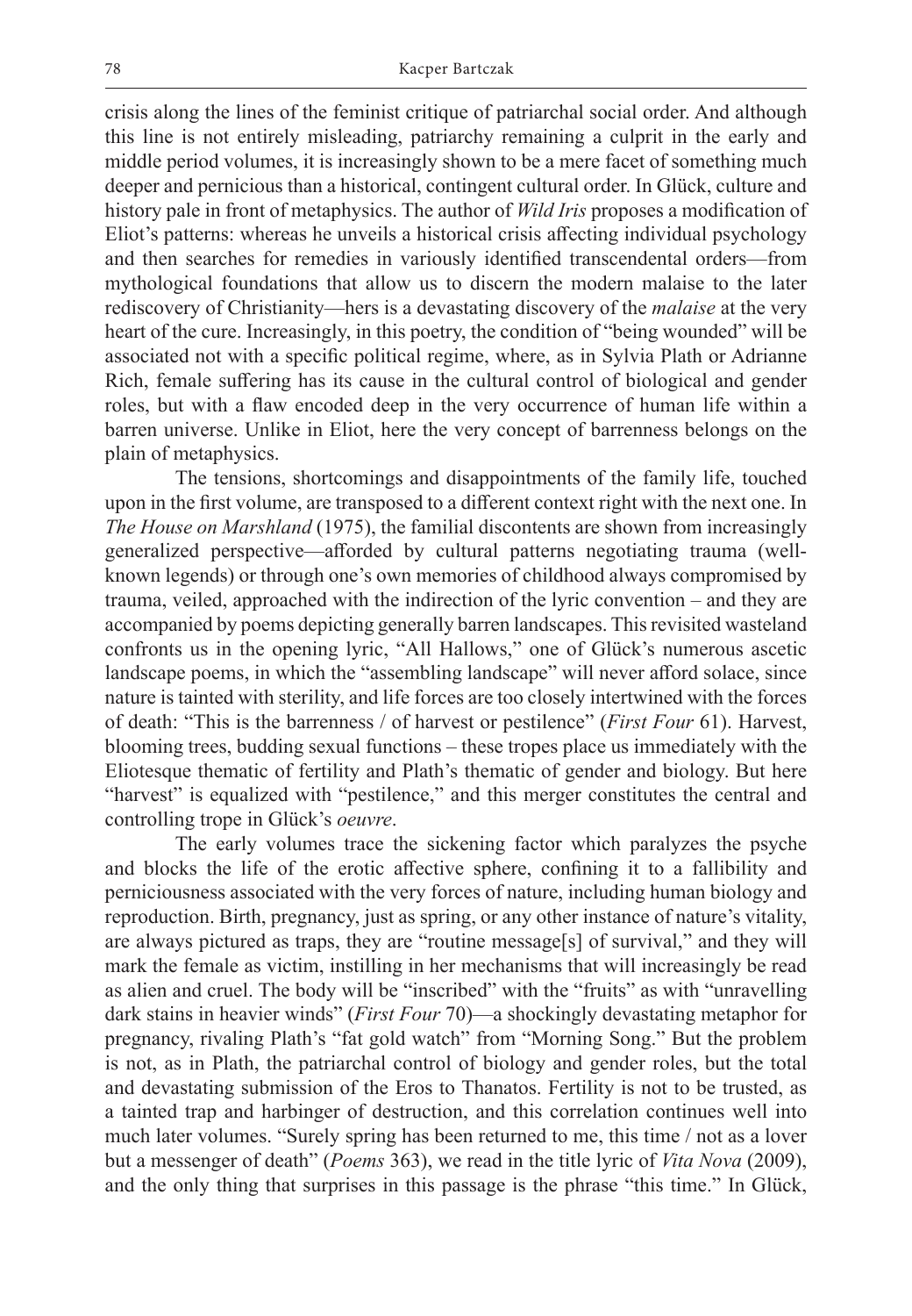the female affective sphere related to the erotic and the bodily are part and parcel of "harvest-as-pestilence," and should be treated as an element within the larger wastestricken landscape. Hence images such as the one from "Aphrodite" where "A woman exposed as rock / has this advantage: / she controls the harbor" (*First Four* 141). On the surface, this can be a metaphor of a psychological defense against patriarchal oppression; but read in the context of the entire metaphysical system of this poetry, it is an image of the female subject divesting herself of sexuality which is seen as barren and "wounded," always-already possessed by the big Other, which is death itself. All nature in Glück's early/middle period is so possessed. In fact, it isn't merely the female sexuality that is so treacherous or devastated: the Eros in general, both male and female, is a system of subterfuge, presumption and naivety, damaging the subject with false hopes, shallowness or outright stupidity. When, in the often quoted "Mock Orange" the female subject confesses "I hate sex," this is indeed a rebellion against male domination ("the man's mouth / sealing my mouth"). However, such scenes in Glück always reveal a deeper foundation of the badly poised gender relations. The Eros in Glück is blind, weak and intoxicating the human with mechanized responses and "tired antagonisms." The female subject shares this knowledge with her dominant partner: "Do you see? We were made fools of" (*First Four* 155). This kind of insight is attained in close vicinity of natural abundance, stimulated, as in this poem, by the nauseating flower fragrance ("the scent of mock orange / drifts through the window"). Gardens—a recurring setting—are in fact chilling areas of imprisonment, a trope that is fully employed in the volume-long painful confrontation with the vegetative vitalism—a cruel subterfuge in the order of creation—in *Wild Iris* (1992).

From early on, nature in Glück is a theatrical stage on which the liveliness of organisms is an illusion, merely an overture to revealing a bigger master, a principle stronger than life. In the early poem "Messengers" animals are carriers of death, their organic movability only a temporary indicator of fate, as they are "slowly drift[ing] into the open / through bronze panels of sunlight" (*First Four* 68). The movement "into the open" is a self-expository gesture of submission; the animals' only agency is in accepting their vulnerability to a destructiveness already at work in their bodies: "They are almost motionless, until their cages rust" (68). Or there is no agency at all the animals are a mechanical or reversed *trompe l'oil*, living organisms tuned into a ceremonious convention, sealed in the artifice of light coming not from nature but from the supernatural order of death. The animals move into view effortlessly, fulfilling their roles of life-mocking decoration. In a related poem of this period ("Thanksgiving"), we see them as "prey," of which not even forgiveness is expected, as "they can afford to die. / They have their place in the dying order" (*First Four* 116).

The bronze pale light of "Messengers" later floods the spectacular volume *Wild Iris*, but it is the spectacle of suffering pervading and tormenting all that lives. The garden in this volume is in fact a prison within malevolent creation: flowers whisper of suffering and surprise at the cruelty of perishing, while the human female subject, herself cognizant of the pain of being, is taking the most difficult middle ground between them and a presiding deity, a Christian-like God, as impatient with flowers and humans as Jehovah was with Job. The garden is beautiful, its illuminations strongly reminiscent of various medieval and renaissance traditions in which the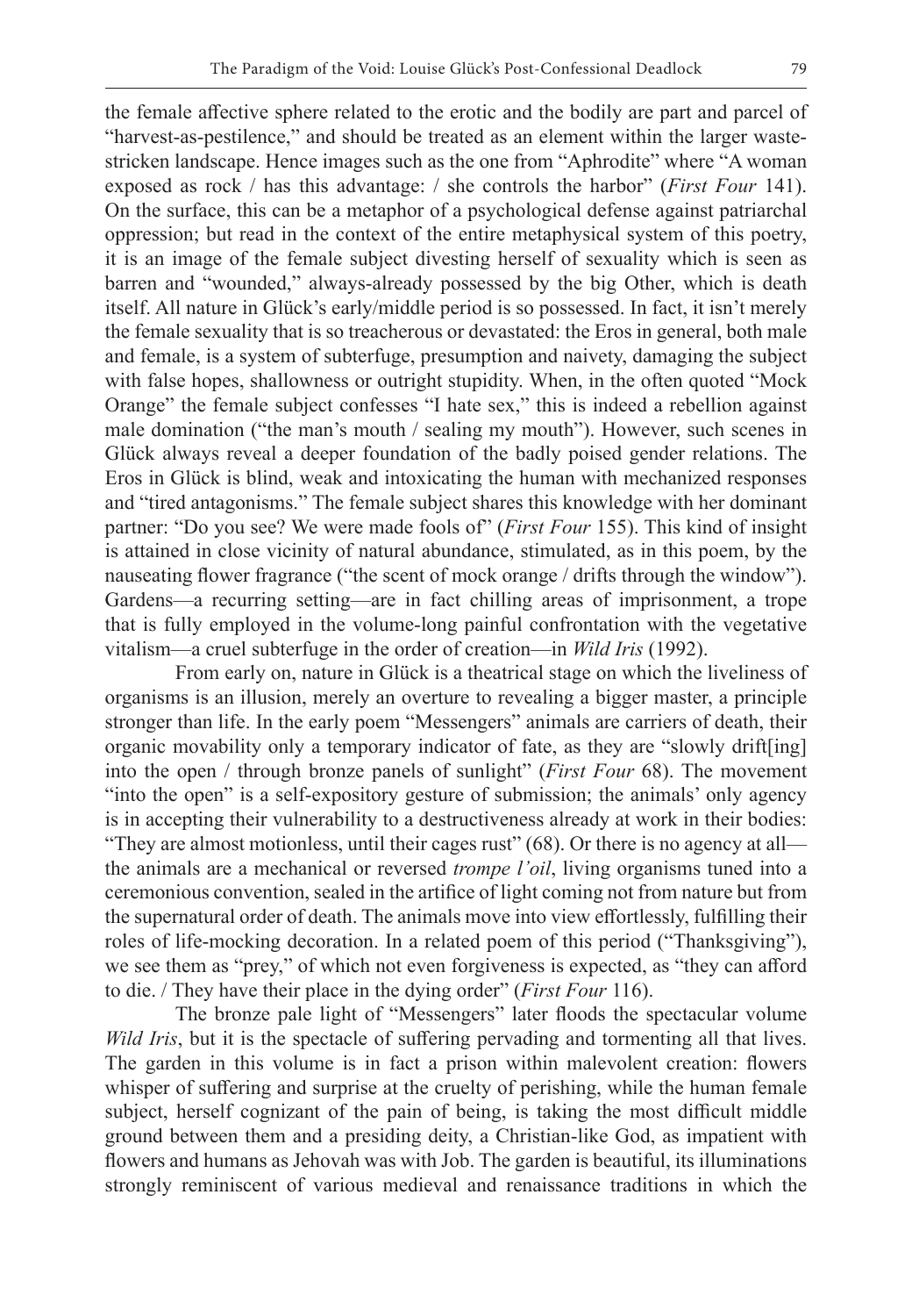clarity of light echoes Platonic ideations; but Glück makes this beauty walk hand in hand with cruelty: life is a ridiculous vegetative occurrence, a sad parade of organismsas-victims, and the role of the human is to be rent apart in painful (and rigid) awareness of this affliction. All actors of the spectacle try in vain to communicate their terrible condition—fear, loneliness, vulnerability to time, perishability, affective desolation but are in fact caught in an ontology based on division and separation. This rigidly divided realm bespeaks a primordial falling apart, a Gnostic catastrophe that makes all creation a deeply flawed "perennial struggle with matter" (Zazula 257). The idea of having consciousness integrated with matter is a malicious ploy, earlier identified by Gnostics, and a statement offered by the eponymous *Wild Iris* at the start of this volume could serve as a motto to the entire early/middle period: "It is terrible to survive / as consciousness" (*Poems* 245).

The post-confessional formula that receives its shape between *Firstborn* and *Ararat* (1990) and is imaginatively consolidated in *Wild Iris* (1992) carries a metaphysical (or psycho-theological) insight that shows the modern wasteland not to be redeemed by a return to organizing orders, as in Eliot. Rather, the orders themselves are encountered, confronted and acknowledged in their inexorable Thanatic destructivity. To be sure, the dominance of Thanatos is not a thesis arrived at through any openly metaphysical inquiry; rather, Glück's metaphysics emerges as a translation of the entire panoply of psychological mechanisms, the central motif of which is the female subject repudiating her erotic/affective sphere in a defensive and sacrificial strategy. Life rituals of the early and middle volumes (eating, or overeating, feeding, preparing for births, preparing for funerals) continue to be dominated by "mothers," whose psychotherapeutically revisited dominance makes them into the Fates. As dominated by the Thanatic element, these aspects of living are to be opposed, and to achieve the opposition the female subject will seek radical elimination of the entire erotic affectivity. The various self-excisions inflict the bodily and take it out from the realm of authentic livelihood. What is gained is a higher level of authenticity and consciousness—strongly formalized, rendered in almost ceremonial and highaesthetic, indeed hieratic style—that we find in the resultant verse, the formal poetry becoming a sort of sublimating crust of the excruciating psychical processes: "It is a form / of suffering" (*First Four* 76). However, whatever oppositional potential these psychical gestures possess, they soon morph into a form of rigidified acquiescence. Hence the poems in which the subject turns into stone, assuming the rock-stable controlling position (as in the already discussed "Aphrodite"), or banishing the victim part of herself—the only part that would in fact have had a chance for a "destiny" while enhancing the predatory aspects, even at the cost of affective suppression. The subject remains stranded in the (self)-aggressive position of "the hunter," even though "that part is paralyzed" (*First Four* 172), and on its way, as we will see, to merging with the controlling Thanatic order.

#### **The Psycho-Theological Trajectory: Paying Tribute to the Thanatic Order**

When she takes those high and costly grounds, the subject comes face to face with the powers that govern the "mothers" of the Earth—the powers that psychoanalysis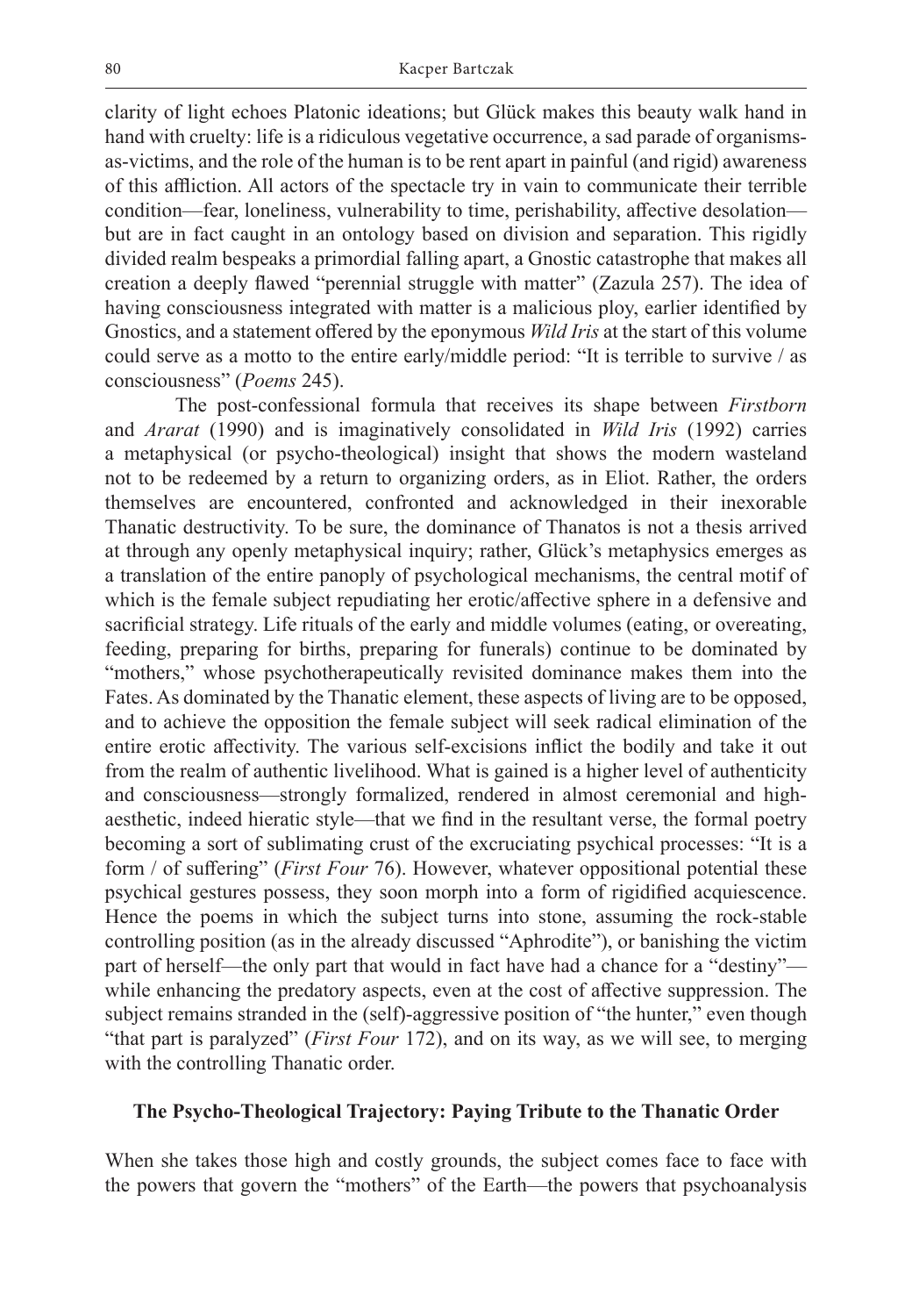and mythology unanimously subsume under the name of Thanatos. To be human is to be wounded by death, the iron principle of necessity that in the Greek pantheon is presided over both by Fates and Ananke, and which in the reality of the modern philosophy and psychology spells out the all-pervasive presence of death, death as the ultimate and only reality, foundation of all being. This is the central message of the early/middle period, elaborated and illustrated in the sequence of volumes from *The House on Marshland* (1975) to *Ararat* (1990). Bypassing *The Wild Iris* (1992) and *Meadowlands* (1996)—artistically most satisfying collections which, however, do not develop the psychological formula—the Thanatic transformation of the subject is revisited with belated (and doomed) attempts at recuperation from this position, which we observe in the later *Averno* (2006).

The key arch of this formative sequence is found in the elegiac and funeral poems in *Descending Figure*, *The Triumph of Achilles*, and *Ararat*. They reveal the true master force standing behind and informing the desolations of the "family romance." Death in the family, first the death of the baby sister, then the death of the father, gradually emerges as the only force regulating the psychical and spiritual life, and the funeral scenes, attending to graves, being "at the grave" (*Poems* 131), is the primary location (the title of the volume *Ararat* is the name of the poet's family cemetery). The eponymous cycle in *Descending Figure* is an elegiac sequence devoted to the death of the baby sister. Death is a mute force, the Lacanian Real, a nucleus of all anxiety that defines the tone of memories; not speaking, the dead are more alive than the living. If the death of the sister signifies loss, it will be registered by the subject through the affective posture of the mother. The early lines give us a recognition of some sort of larger abandonment—"If I could write to you / about this emptiness." There is a blurry transference of life and death between the sisters, the subject already undergoing an internal split—"Often I would let my name glide past me" (*First Four* 113)—in a self-effacing move compensating for the death of the sister, performed to appease the mournful mother. This is why all memories connected with the mother contain the element of unfulfilled longing. The mother is a remote priestess whose life is filled with unceasing *exequiae*, a psychical portrayal of the parent which takes its final shape in the funeral *Ararat*: "My mother's an expert in one thing: / sending people she loves into the other world" (*Poems* 212), a statement that is more a declaration of a necessity than complaint. It is, again, the sister's death that regulates these behaviors, according to the principle that the dead are more alive than the living: "My sister spent a whole life in the earth" (*Poems* 211). Death supplants life, making births into automatic harbingers of dying: "my mother planned for the child that died" (*Poems* 210). Thus, the mother (and the father with her) are removed to the level of cold functionaries of death. Emotionally barren, their scarce warmth is a good that both the surviving sisters must fight for, another conspicuous theme in *Ararat*.

It is this environment that determines the psychical trajectory of the subject. How does the subject cope with such pressures? I have already illustrated the process which dominates Glück's major phase: the sacrificial excisions of the affective. These purely psychological moves, however, are indicative of another move on the psycho-theological plain—that is the plain in which the defensive modulations of the psychological subject connect her with the transcendental order. In Glück, this trajectory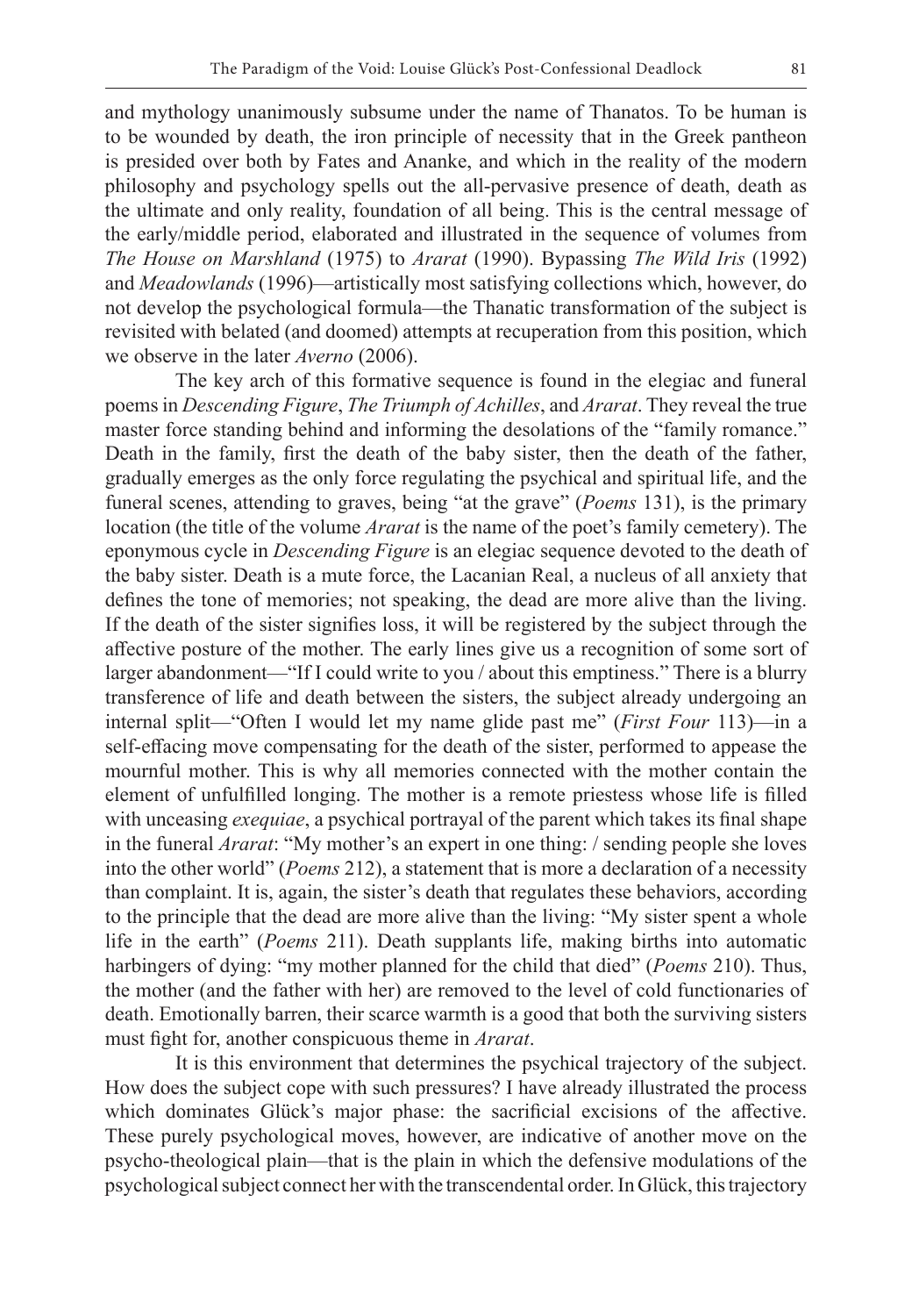is from a passive victim wounded by the Thanatic orders to their self-appointed ally. The forming of the alliance is depicted in the cycle of poems devoted to the father: portrayed first as a living but coldly remote parent, then on his deathbed. The poems of the death of the father, visited twice—in *The Triumph of Achilles* and five years later in *Ararat*—define the position the subject takes in relation to the foundational psychotheological order of reality. First, we have the decisive transformation of the subject in the poem "Metamorphosis." The daughter is leaning over the dying father, and the following substitution takes place:

then he looked at me as a blind man stares straight into the sun, since whatever it could do to him is done already. (*First Four* 157)

The sun is always an ambiguous deity in Glück. The "contract" the father is turning away from—or falling away from as a no longer needed functionary—is the law that has bound him throughout his life: the Lacanian law of the father, which in Glück is one and the same thing as the law of the Other, that is, ultimately, death. The father's face—flushed with fever, disease and dying—is illuminated with a "light" that is *not* the Christian/Platonic light of grace and eternal life, not the light of the Platonic Eros, but the light of what the Polish scholar Agata Bielik-Robson has called the "acephalic Neoplatonism." This form of belated Platonism, always hostile to embodied finitude, reoccurring in modernity, and vainly seeking a recentering of life in a metaphysical fullness, always ends up shedding the "dark entropic sun of Thanatos" (*Finitude* x).6 The light-as-contract which illuminates the father's face is a mortifying light of dying or being dead during the lifetime, and it is somehow already present as X-ray in the previous section of "Metamorphosis" where we learn of "the spot on the lung / [which] was always there" (*Poems* 148). This light is a variety of the bronze panels of sunlight we have seen earlier flooding the animals in "Messengers," turning the animals into a sculpted relief devoted to death, and the merciless light that burns or freezes the flowers in *Wild Iris*. In Glück, light, especially the sunlight, radiates destruction, not love. It is a Thanatic "entropic" glow presiding over creation recognized by Gnostics as a malevolent error.

Glück's proper element is theology filtered through  $20<sup>th</sup>$  century psychoanalysis and her Gnostic traits are a surface derivation of a more subterranean thought that can be traced to Jacques Lacan's post-secular variety of Gnosticism. While some critics have offered discussions of single volumes by Glück in the light of Julia Kristeva's research on melancholy, where the poet displays "passionate strictness" in restraining affective and linguistic pleasures (Selinger), I claim that her psychoanalytic modulations of voice govern all volumes of the early/middle period and send us to one of the greatest influences on Kristeva's work, Jacques Lacan. Agata-Bielik Robson has investigated in detail Lacan's crypto-theological, gnostic identification of death as the

<sup>6</sup> Bielik-Robson comments: "Within this religious complex, death becomes the model of the Absolute, as well as the mystical foundation of all authority: virginally pure, ideal, ultimate, unflinching legality that knows no exception, no extenuating circumstances" (*Finitude* 122).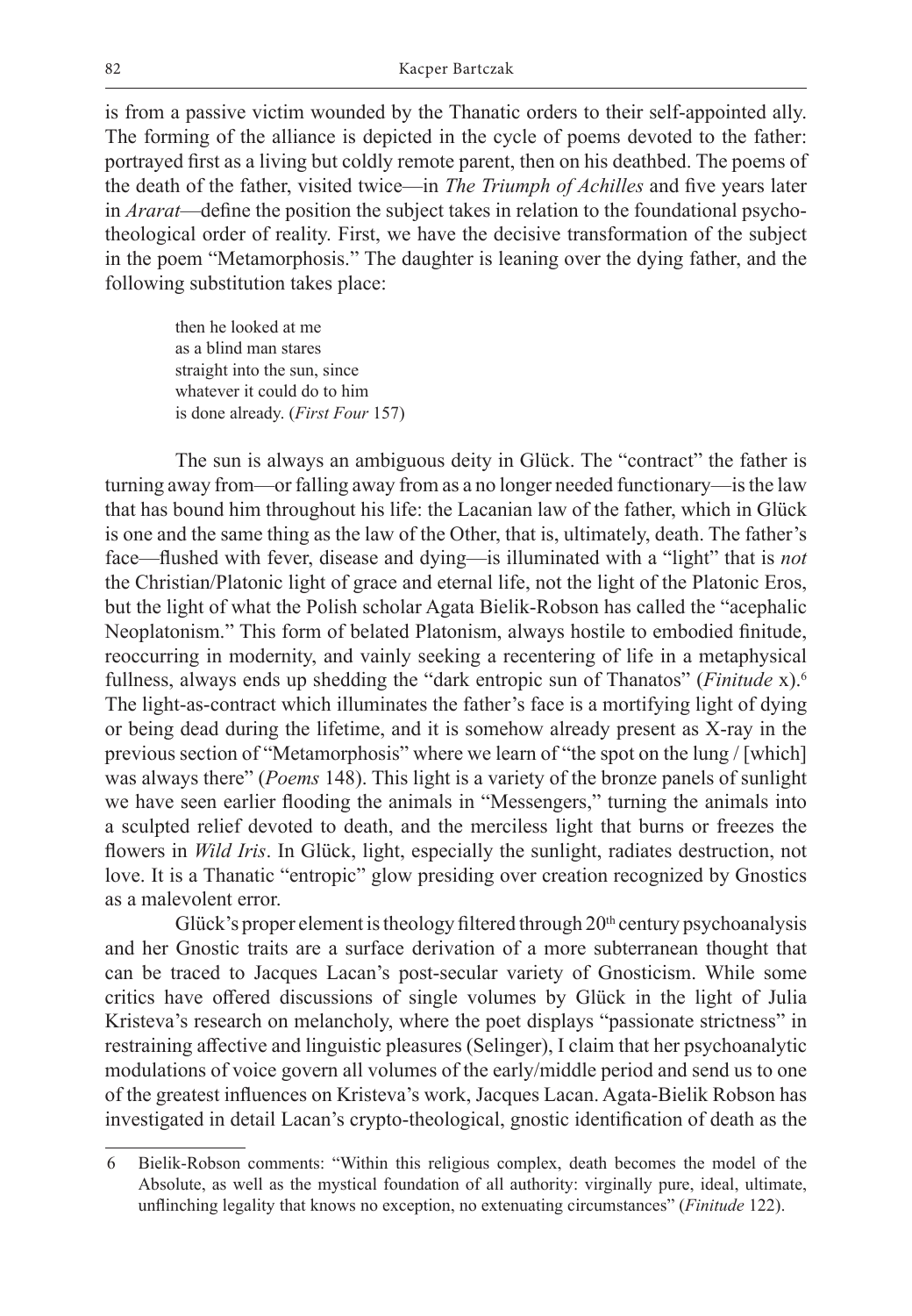ultimate "master"—the ultimate reality that governs the evolution of the subject toward authenticity. Bielik-Robson reads beyond the Freudian layer of Lacanian discourse and traces in it the Gnostic intrusions where this highest form of consciousness is found with the vision of Eros crushed by Thanatos, and life as an anomaly in the midst of the cold universe. According to Bielik-Robson, Lacan's teaching urges an authenticity of some more "lordly" human subjects who fully recognize their non-negotiable and nondialectical subjection to nothingness and "rediscover [themselves] in the universe of death" (175), thus becoming "free of the sheeplike superstitions of Eros" and merging with a voice that says "I have come to life only in order to die… I hail death by returning to it right now," thus heeding the Gnostic tradition's "call of the distant God" (*Saving Lie* 176).

Tending toward this area is the prevailing psychical and spiritual movement in Glück's development. Piotr Zazula has rightly read *Wild Iris*, finding in it the human "sense of inner spiritual split" that should be traced to Gnostic "struggle between spirit and matter" and the idea of God as a faulty creator (257). But in this poet the pure Gnosticism—a description of reality belonging, after all, to an ancient moment in the history of the religious culture—is replaced with a psycho-theological move that, as Bielik-Robson has shown, has been a means by which certain thinkers of modernity grappled with the demise of the traditional Christian Absolute. Here, the Lacanian preference for the death drive, tinged with Gnostic epiphanies, far from informing any single volume, is the major spiritual position dominating the majority of the poet's development, all the way to the late collection *Averno*. The arrival at the place of the Lacanian Thanatic insight is tantamount to the female subject renouncing all traces of desire, the bodily as a site of somatic subjectivity, sexuality and gender difference. The process culminates in the moment we have just observed in "Metamorphosis." It is the female subject, now fully integrated with the contractual light of the Thanatic order—the contract extended by what Bielik-Robson names death-as-the-only-master in her reading of Lacan—that is found right in the position of source of the ghastly Thanatic glow. From there, she is a transformed priestess of death, who is beyond the idea of compassion, pain, emotional hurt. We encounter this new self in the next section of the poem which offers one of the most chilling moments in Glück's entire *oeuvre*. Here, the daughter now surpasses her mother in performing the *exequiae* over her dead father's body:

I run my hand over your face lightly, like a dustcloth. What can shock me now? I feel no coldness that can't be explained. Against your cheek, my hand is warm and full of tenderness. (*First Four* 158)

The fragment is a great display of Glück's mastery at extreme emotional dissimulation. Every assertion is in fact pointing toward its opposite. "I feel"—there no feeling here, as the subject is bereft of this human layer, and coldness is in fact all she "feels," since "my hand is warm" but *only* in comparison with the corpse's coldness. The "tenderness" in the last line is completely unconvincing; there is a coldness of ritual here, an entirely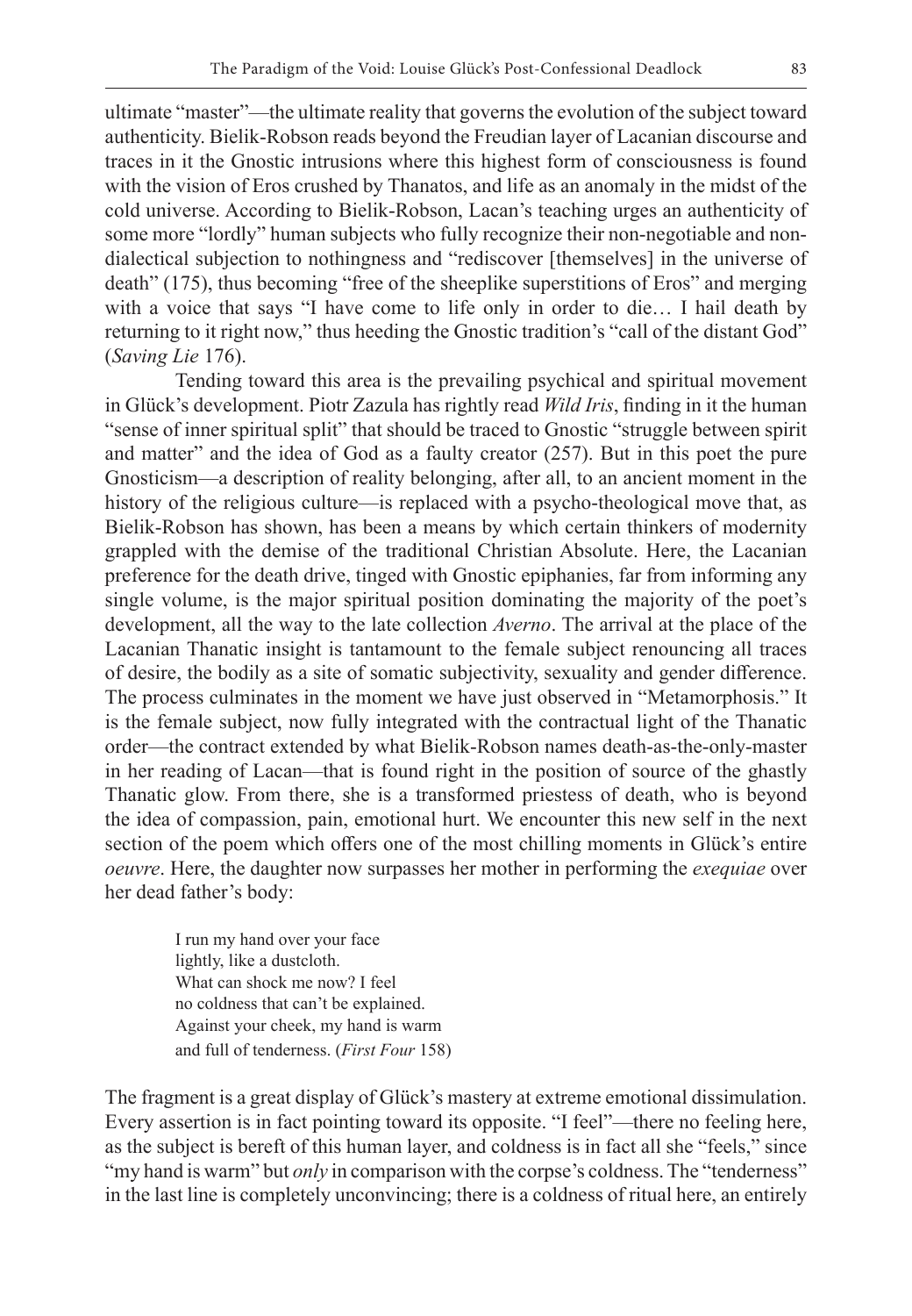impersonal and ceremonial shrouding of the body ("my hand… like dustcloth"). It is the hand of the human subject who in the previous section fully headed the Lacanian-Thanatic "call of the distant god."

No longer roaming those altitudes, it returns to a ghastly existence, having been altered, however, reintegrated with the father's image, and, thus, the patriarchal order. This full identification with the patriarchal presence is visited again, as a more sober aftermath of the gnostic epiphany of "Metamorphosis," in a series of poems in the funeral and elegiac *Ararat*. The central piece of this revisiting is "Terminal Resemblance," which is a more "secular," even wordy or conversational version of the same moment we saw in "Metamorphosis." Here the dying father and the daughter actually do share a normal conversation, awkward as it is, its underlying theme being the daughter now fully mimicking the father's inability of showing emotion. The process is complete in the last line where the daughter becomes the father's mirror reflection: "Like him, [I] waved to disguise my hand's trembling" (*Poems* 235). Here is a brilliant figure, to be rivaled only by John Ashbery's "shield of a greeting"—a formulaic movement of the hand as a double-edged gesture, not so much a communication as a blockade of emotion, a distancing from the other, a repression of the affect, performed in the close imitation of the father's life-long chilling repressions. Some critics have read such moments *Ararat* in the light of Julia Kristeva's exploration of lament as a form of love, as instances of a love that is, as in the Biblical Song of Songs, "fierce as death." On such readings, the moments of strongest emotional restraints in Glück are attempts to "unlock a love like that, a fierce erotic drive to hold life together" (Selinger).

It is extremely difficult to see the attempt ever successful, not only in *Ararat*, but in all the volumes discussed here. Exercised for too long, emotional restraint ceases to bespeak intensity and simply morphs into spiritual desolation. "Terminal Resemblance" is surrounded by poems in which the father-daughter relationship consists in the daughter integrating herself with the gaze of the father, "learning / to absorb its emptiness" (*Poems* 233), and then the father's death-bound existence fully continued by the daughter, a faithful follower of the "call of the distant god": "Tonight I saw myself in the dark window as / the image of my father, whose life / was spent like this, / thinking of death, to the exclusion of other / of other sensual matters" (*Poems* 237). There is no place for Eros in this psychic organization.

The female subject renouncing the gender difference, taking up her place in the patriarchal order that can be interpreted as the form of the Lacanian search for authenticity in the psycho-theology of submission to death—this position, worked out between the poems devoted to the father in *The Triumph of Achilles* and in *Ararat* is the defining structure of the female subject in Louise Glück poetry, reaching well into the late 1990s and 2000's. It must be noted that the later volumes, especially *Averno* (2006), contain poems which are an attempt to recuperate from the earlier strict renunciation of the finite. A discussion of how difficult a task it is should be reserved for another article. We can only note here that the utterance in many of these poems is offered by a subject who can at best realize its self-inflicted desolation, as in "October," one of the key lyrical sequences of the volume: "It does me no good / to be good to me now; / violence has changed me" (*Poems* 493-94) and "My body has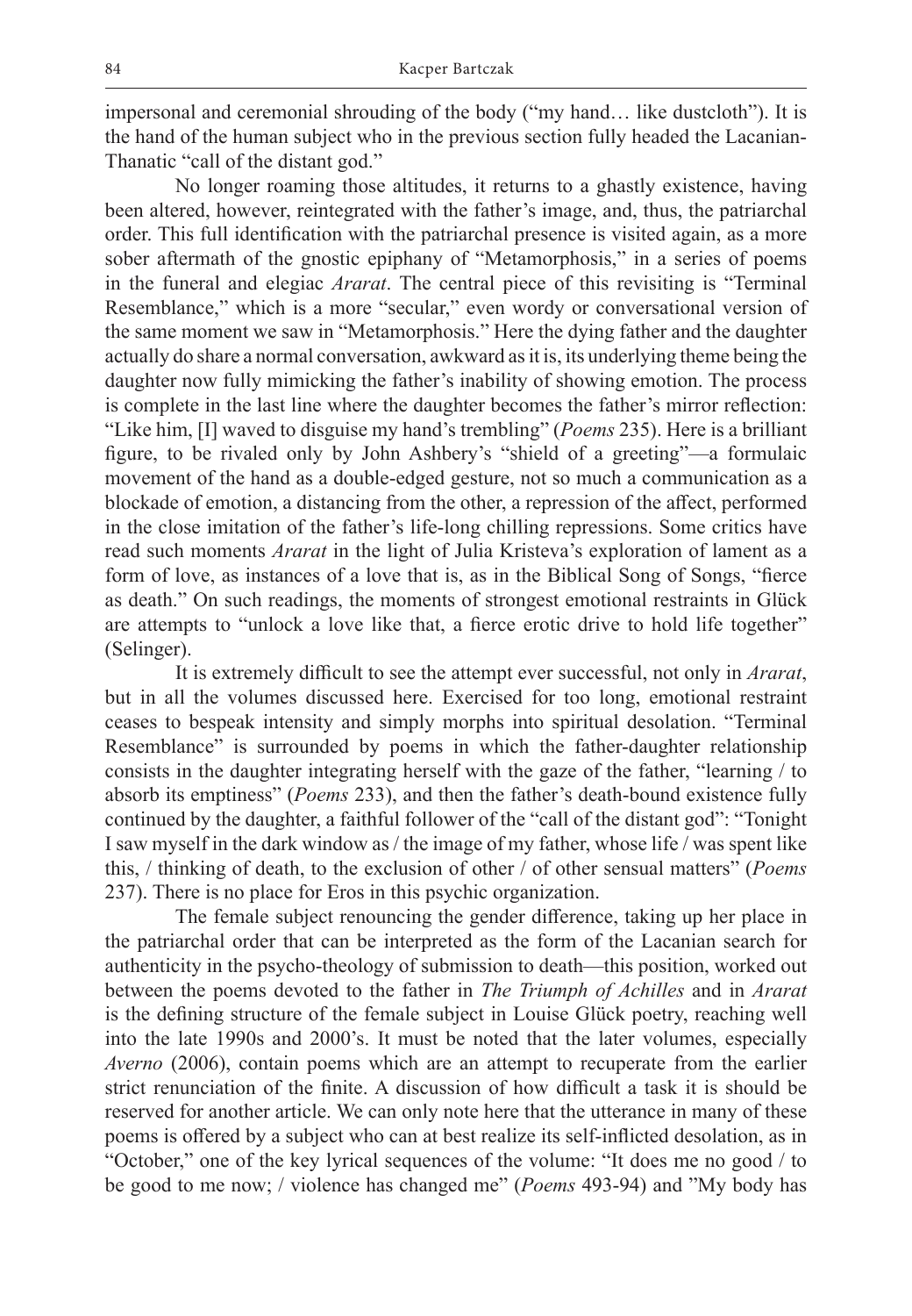grown cold like the stripped fields" (494). In another poem, "Telescope," this subject gazes for a while at vast, interstellar emptiness, and then tries to transfer her attention, finally, to earth. The result is poignantly ambiguous. After dismantling the cosmosscanning device and turning her looks to the landscape around her, she sees "how far away / each thing is from every other thing" (*Poems* 550). Having been adhered to for so long, the bleak emptiness of the empty universe is hard to eliminate, and the "dark entropic sun of Thanatos" persists.

#### **Concluding Remarks**

With relentless consistence of vision, Glück definitely passes the major poet test created by Auden and recalled by Ashbery in his Harvard lectures. The Nobel prize makes her also one of the central and most important poets of the Western world now. What does this centrality tell us about how poetry in general, and American poetry more precisely, has dealt with the modernist legacy?

Glück's high aesthetic ground of the psychic authenticity is obtained at a great cost. Impervious to the various 20<sup>th</sup> century skepticisms regarding the subject's independence from the excessive linguistic proliferations, she reaches for one of the lyric's most traditional topics—the personal history—believing that her distancing techniques will fend off the risk of excessive narcissism, and that she will be able to objectify the poetic subject by connecting it to paradigmatic orders. In doing this, she underlines her difference from the post-moderns. Glück has criticized Ashbery for never really avoiding excessive narcissism, arguing that his linguistic bravados fail to mask the underlying poetic preoccupation with the self and eventually end up as a sort of flat and tedious "homages to the void." But betting on a more authentic dealing with the residual poetic narcissism—by trying to raise the personal to the paradigmatic she runs her own poetics into a severe subjective predicament.

Where Ashbery—a "postmodernist" operating beyond one of Enlightenment's grand narratives, that of the centralized subject and its singular and authentic experience—is willing to freely explore chance encounters of desire with nonpersonal linguistic excess, Glück clings on to the idea of the deep subject—a subject that is in fact itself quite narcissistically obsessed with its own story<sup>7</sup>, but which is striving to transform the biographical obsession and push the contingency of the personal story toward the paradigmatic. And indeed, it is a poetry of a paradigm the psychoanalytically constructed paradigm that brings the subject into confrontation with a post-religious vacuity in which the Platonic ideas of the source of life that once nourished normative Christianity undergo a modification into their opposite: the ultimate nothingness of death as essential reality.

Catastrophically, this level of metaphysical insight paralyzes all those aspects of the self that belong to its earthly, existential, embodied, sexual and gendered being. Unlike one of her predecessors, Sylvia Plath, who used classical analogies to stir up

<sup>7</sup> It is a debatable point in fact if Glück's distancing strategies work. Some critics are not convinced and point to the fact that the biographical is Glück's one and only topic whose constant reoccurrence in each next volume, all classical allusions notwithstanding, "demonstrates a disconcerting inability to find her way out of the cul-de-sac of subjectivity" (Henry).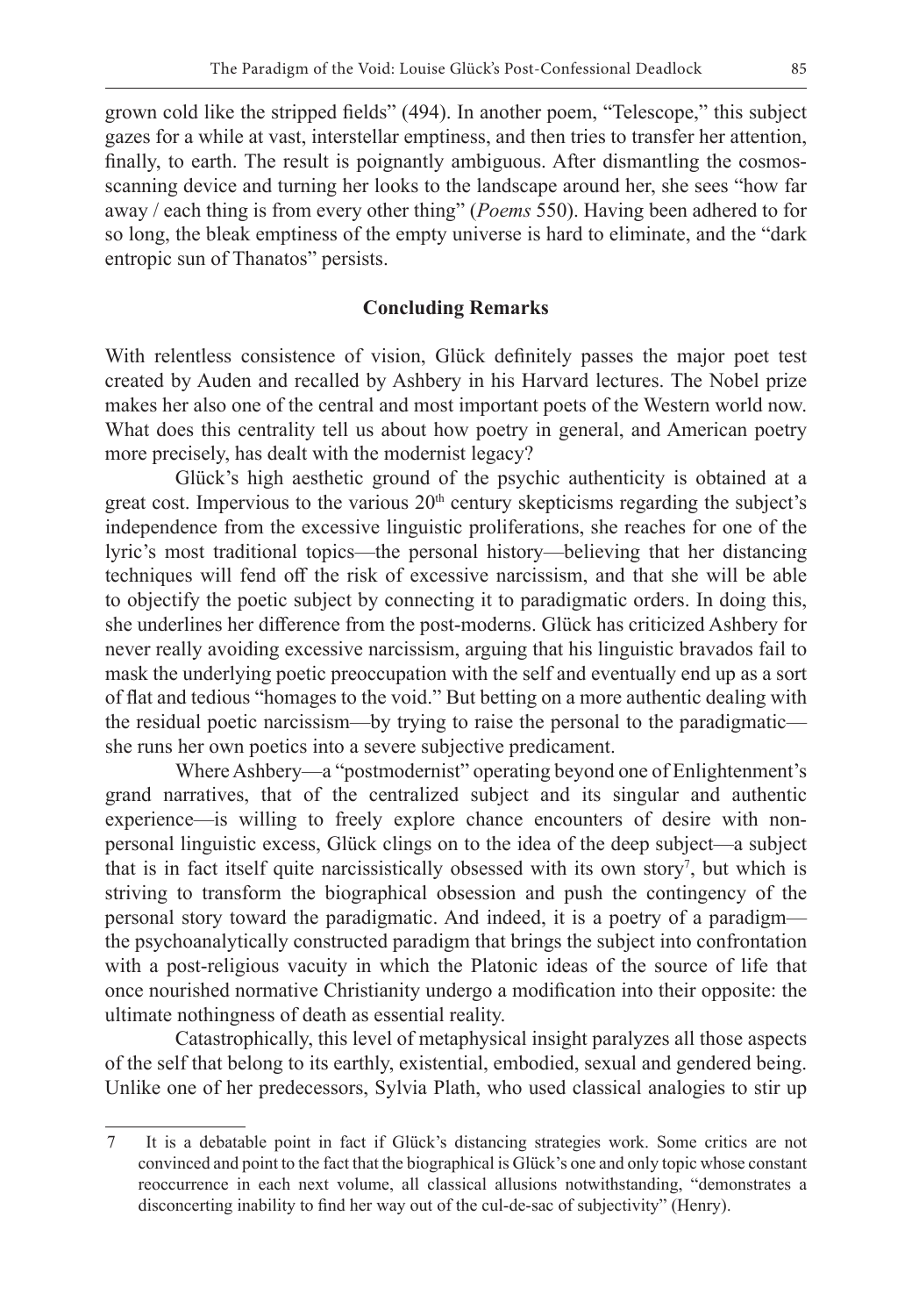the emotional, affective and gendered sphere of her speakers, the prophetic voices in Glück choose to "express but what we feel, and to feel very little… to play dead" (von Hallberg 142). This paradigmatic insight thwarts the idea—rather important to internationally founded community of poets who take their cue from the modernist experiment—of the poetic re-inhabitation of the earth. It is an old Whitmanian dream, modulated by numerous American modernist and contemporary poets, of form as channel which the psyche, confronting the demise of the traditional religious systems, could use to negotiate its finite and embodied post-metaphysical condition.

#### **Works Cited**

- Altieri, Charles. *Postmodernisms Now: Essays on Contemporary in the Arts*. The Pennsylvania State UP, 1998.
	- ——. "T. S. Eliot." *The Cambridge History of American Poetry*, edited by Alfred Bendixen and Stephen Burt, Cambridge UP, 2015, pp. 542-556.
- ——. *Wallace Stevens and the Demands of Modernity: Toward a Phenomenology of Value*. Cornell UP, 2013.
- Ashbery, John. *Other Traditions*. Harvard UP, 2000.
- Bernstein, Charles. *Attack of the Difficult Poems: Essays and Inventions*. The U of Chicago P, 2011.
- Bidart, Frank. "Louise Glück," The Threepenny Review, no. 90, Summer 2002, p. 19.
- Bielik-Robson, Agata. *Another Finitude: Messianic Vitalism and Philosophy*. Bloomsbury Academic, 2019.
	- ——. *The Saving Lie: Harold Bloom and Deconstruction*. Northwestern UP, 2011.
- Fink, Bruce. *The Lacanian Subject: Between Language and Jouissance*. Princeton UP, 1995.
- Glück, Louise. *American Originality*. Farrar, Straus and Giroux, 2017.
- ——. *Poems 1962-2012*. Farrar, Straus and Giroux, 2012.
- ——. *Proofs and Theories*. Ecco P, 1995.
- ——. *The First Four Books of Poems*. Ecco P, 1995.
- Henry, Brian. "Louise Glück's Monumental Narcissism." *Contemporary Poetry Review*, 8 July 2003, https://www.cprw.com/louise-glucks-monumentalnarcissism. Accessed 15 May 2021.
- Kirsch, Adam. *The Wounded Surgeon*. W. W. Norton, 2005.
- Orr, Gregory. "The Postconfessional Lyric." *The Columbia History of American Poetry*, edited by Jay Parrini and Brett C. Millier, Columbia UP, 1993, pp. 650-673.
- Sastri, Reena. "Psychoanalytic Poetics." *The Cambridge History of American Poetry*, edited by Alfred Bendixen and Stephen Burt, Cambridge UP 2015, pp. 1003- 1026.
- Sayers, Janet. "Melanie Klein, Psychoanalysis, and Feminism." *Feminist Review*, no. 25, 1987, pp. 23-37.
- Selinger, Eric. "'It Meant I Loved': Louise Glück's Ararat." *Postmodern Culture*, vol. 3, no. 3, May 1993; posted online 25 Sep. 2013 http://www.pomoculture. org/2013/09/25/it-meant-i-loved-louise-Glücks-ararat/. Accessed 15 May 2021.